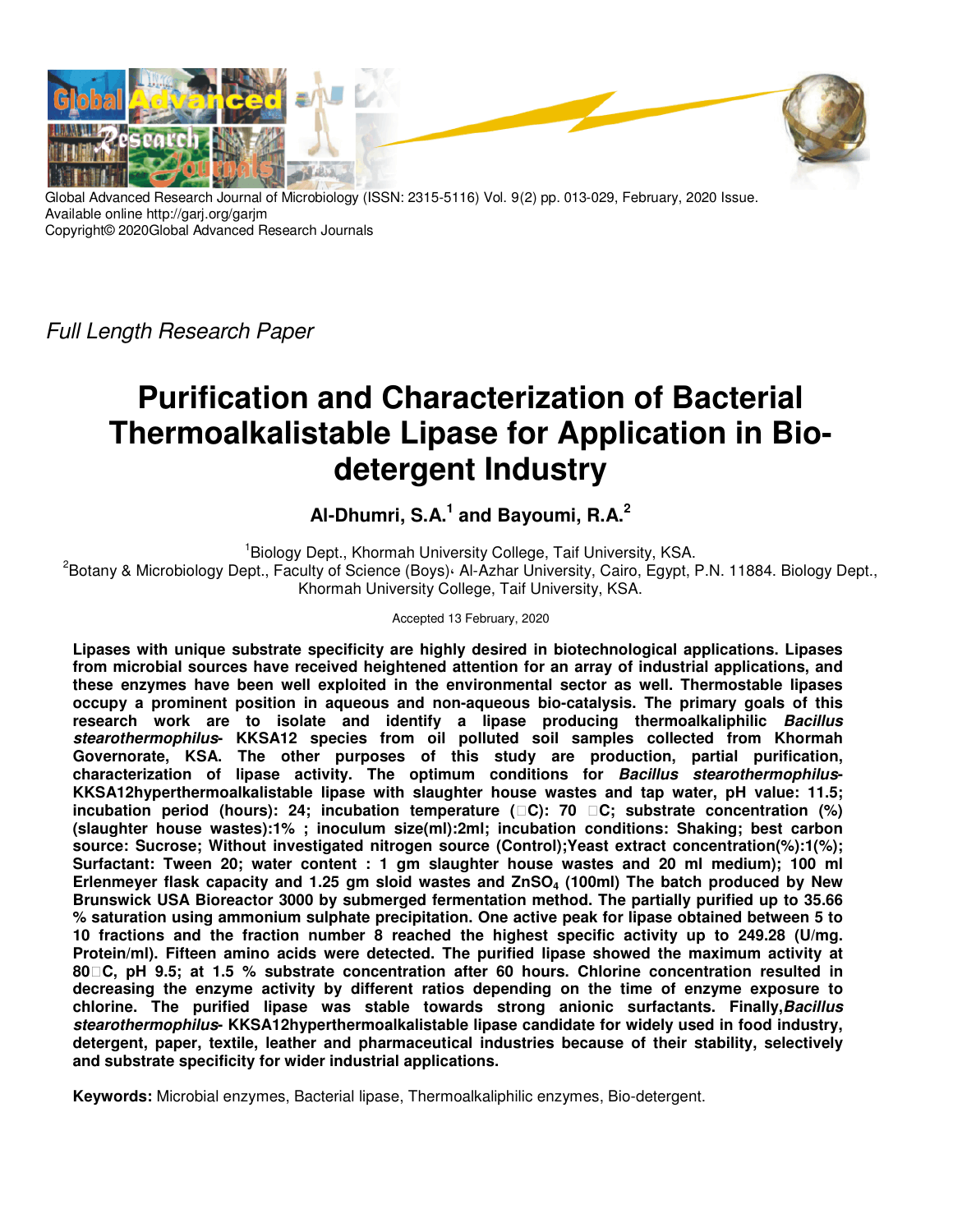## **INTRODUCTION**

Lipase (triacylglycerol ester hydrolase, triacylglycerol acylhydrolase, EC 3.1.1.3) is a water –soluble enzyme that catalysis the hydrolysis of fats to produce mono glycosides, di-glycerides free fatty acids and glycerol. Lipase are triacylglycerol hydrolysis that catalyzes variety of conversion reactions, ranging from interestrification, esterification, alcoholysis, acidolysis and aminolysis (Bayoumi *et al.*, 2012; Kaur *et al*.,2016; Gururaj *et al*.,2016; Singh *et al*.,2016).

Lipases are hydrolytic enzymes and catalyze the hydrolysis of long-chain triacylglycerols into glycerol and fatty acid. Lipases are ubiquitous enzymes widely present in many species of plants, animals, fungi, yeast and bacteria. However microbial lipases, especially from bacteria, are more useful than their plant and animal derivatives because of several important properties. (Dong *et al*., 1990; Prakash *et al*.,2013; Das *et al*.,2016; Kaur *et al*.,2016; Leisola *et al*.,2017; Sharma *et al*.,2017; Muthusamy and Beslin,2018).

Lipase have been used extensively in oleo chemical industry and dairy industry and to produce the structural triglycerides. Recently, lipases find a number of potential applications in detergent industry, oleo chemical industry, paper manufacturing industry, organic chemical processing, nutrition cosmetics, pharmaceuticals and agrochemical (Muthusamy and Beslin,2018).

Besides their ability to hydrolyze carboxylic ester bonds, lipases can catalyze esterification reactions in nonaqueous media. Lipases find applications in food, detergent, pharmaceutical, leather, textile, cosmetic, and paper industries (Hasan *et al*., 2006). Interestingly, lipases from different organisms provide different positional specificities, fatty acid specificities, thermal stabilities, and optimum pH values. Detergent formulations also include lipases, which are of great help for the removal of lipid stains, fatty food stains, and sebum from fabrics. Alkaline yeast lipases can work at lower temperatures than bacterial and mold lipases. Cold-active lipases are used as components of detergents for cold washing, with clear advantages in both energy consumption and textile durability (Houde *et al*.,2004; Haefner *et al*., 2005; Hasan *et al*.,2006).

Extracellular lipase produced by microorganisms is being investigated for its potential application in various industrial processes like detergents, oils, fatty acids and diary coupled with enormous therapeutic uses. Thermostable lipases have received much more attention, as they remain stable at high temperature. Reactions carried out at higher temperature lead to higher diffusion rate, increases

\*Corresponding Author's Email: reda.elbayoumi@yahoo.com; r.bayome@tu.edu.sa

solubility of lipids and other hydrophobic substrates in water, can reduce the risk of contamination. They display broader range of substrate specificity, tolerance towards extreme of acidic and alkaline *conditions*, and solvents**(**Park *et al*.,2005; Gupta *et al*.,2007; Grbavcic *et al*.,2007; Franken *et al*.,2009; Annamalai *et al*.,2011).

Lipase producing microorganisms including bacteria, yeast and fungi are found in various habitats for example coal tips, compost heaps, decaying food, dairies, industrial wastes, oil-processing factories, oil seeds, soil contaminated with oil and waste water (Qamsari *et al.*, 2011). Among all these microorganisms several species of bacteria including mainly *Achromobacter*, *Alcaligenes*, *Arthrobacter*, *Pseudomonas*, *Staphylococcus* and *Chromobacterium* species are very efficient in producing extracellular lipases (Veerapagu *et al*.,2013; Sharma *et al*.,2017). While *Bacillus* and *Pseudomonas*, spp. are the most efficient (Rapp and Backhaus,1992). The catalytic ability of lipases can be further improved by molecular imprinting, solvent engineering as well as by molecular techniques for example directed evolution and protein engineering (Jaeger *et al*.,1999). Because of their higher activities at neutral and alkaline pH, bacterial enzymes are preferred than fungal enzymes (Gokbulut and Alper,2013). Most of the well-studied microbial lipases are inducible extracellular enzymes which upon their synthesis, are secreted to the extracellular environment (Zouaoui and Bouziane,2012). Mostly commercial enzymes are hydrolases including carbohydratase's, proteases, pectinases and lipases.

Lipases have broad variety of industrial applications such as food industry (improvement of flavor) (Veerapagu *et al*., 2013), detergent (hydrolysis of oil and fats) (Das *et al*., 2016), pharmaceutical (synthesis of chiral drugs), paper (control of pith), medicine (triglyceride measurement) , cosmetics (exclusion of lipids), wastewater(decomposition and removal oil) , leather (elimination of fat from animal skin) (Ferreira-Daias *et al*.,2015). Some important lipase producing bacterial genera includes *Bacillus*, *Pseudomonas* and *Acnetobacter*. Bacterial lipase is mostly extracellular and are produced by submerged fermentation (Gupta *et al*.,2003; Gupta *et al*.,2004; Patil *et al*.,2011; Gurung *et al*.,2013; Kumar and Dhar,2016).

The main purpose of this study an attempt has been made for the isolation of potential thermoalkalostable lipase producing bacteria, its purification and characterization and its application as detergent.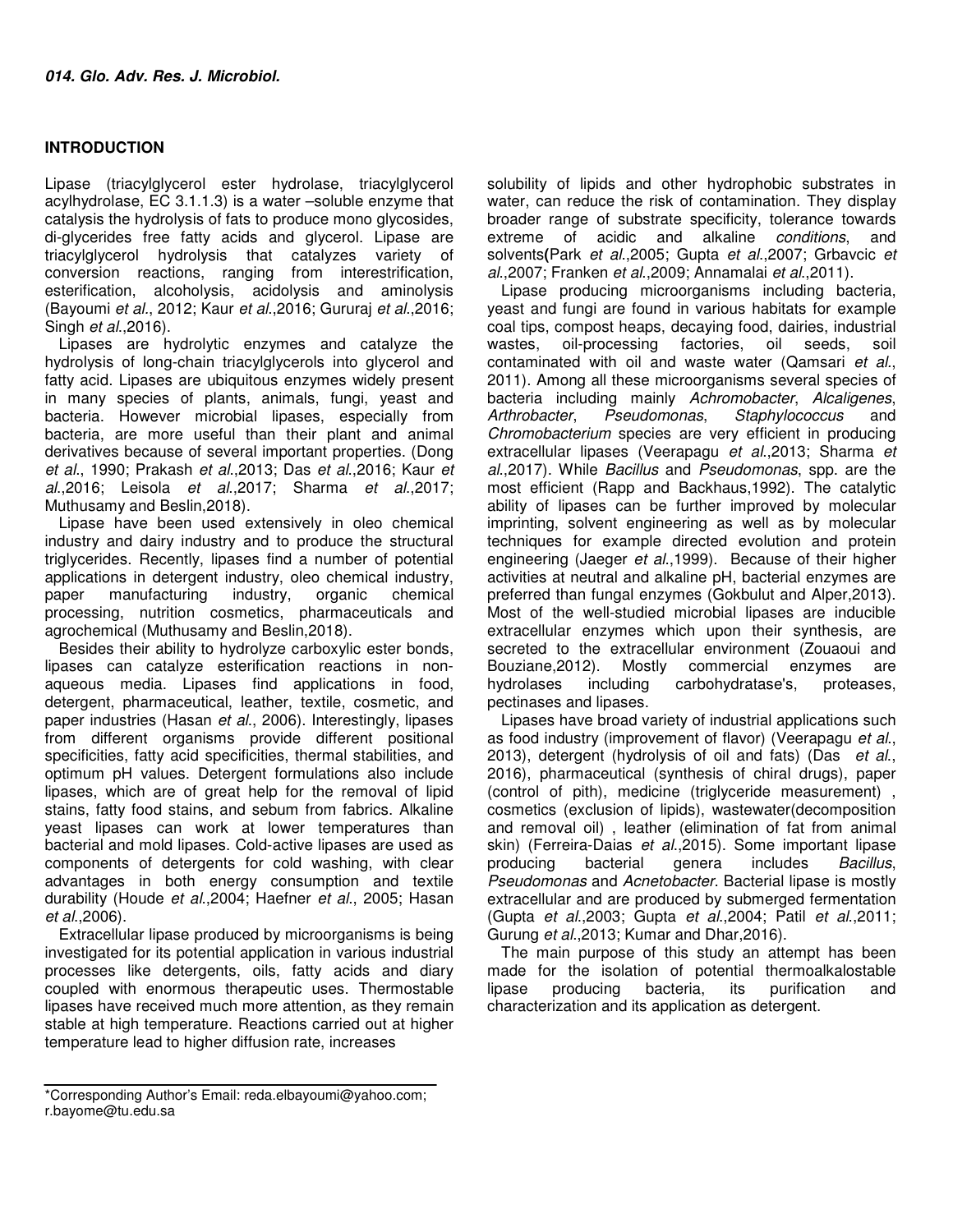# **MATERIALS AND METHODS**

## **I. Culture media:**

**i) Isolation media:**All isolatation media in the present study were prepared according to Lima *et al.*,

(2004) mentioned in details in Al-Domori and Bayoumi, (2019).

**ii) Preparation of inoculum:** Single colony of *Bacillusstearothermophilus*- KKSA12 was inoculated in 10 ml of olive oil broth in 250 ml conical flask incubated at 70°C with agitation on rotator shaker at 240 rpm for 24 hours

**II. Production medium:** All hyperthermoalkalistable lipase production media according to Aisaka and Terada (1980);Kademi *et al.*, (2000);Cheng*et al*., (1998); Lee *et al*., (2001) were mentioned in details in Al-Domori and Bayoumi, (2019).

**III. Isolation of thermoalkaliphilic lipolytic producing bacterial isolates:** Thethermoalkaliphilic lipase producing bacterial were isolated from crude oil polluted soil samples collected from different localities in Khormah Governorate, Kingdom of Saudi Arabia. The soil samples were collected by sterile gloves, scalpel and placed in sterile container. Sterile dilution was carried out to isolate hyperthermoalkalistable lipase producing bacteria from these soil samples. The soil samples were suspended in 9 ml sterile water, serially diluted at 70 C for 7 days. The isolation methods were carried out according to Jaegar and Eggert (2002); Jaegar and Reetz (1996) and Jansen *et al*. (1996). pH was adjusted at 10.5 and all Petri- plates were incubated at 70°C for 7 days. The thermoalkaliphilic bacterial isolates were isolated from the seven crude oil polluted soil samples according to Lima *et al*., (2004). All the isolation media supplemented with tributyrin emulsified with Gum acacia as the carbon source and incubated for 1, 2, 3, 4 and 5 days at pH 10.5 and temperature  $65-70^{\circ}$ C.

**IV. Identification of the most potent bacterial isolates:**  The thermoalkaliphilic lipolytic bacterial isolates were subjected to characterization using the keys of Sneath (1986), Barrow and Feltham (1993) and Hensyl (1994). The morphological, physiological and biochemical characteristic of bacterial sample were carried out in Fermentation Biotechnology and Applied Microbiology Center (Al-Azhar University, Cairo, Egypt). The *B. stearothermophilus*- KKSA12 strain, which showed the highest activity, was selected for further study. This strain was maintained in glycerol stocks (50%, v/v) and stored at  $-20$  C.

**V.Extraction of lipase:** After the submerged state fermentation, the enzyme was extracted from fermentation medium, 5 ml of production medium was withdrawn from the production flask and centrifuged at 10.000 rpm for 30 minutes at 4 °C. The clear supernatant served as a crude lipase source.

**VI. Methods of lipase assay:** Different thermoalkaliphilic bacterial strains were screened for lipase producing using Tributyrin hydrolysis test to screen hyper-lipolytic bacteria (Yamada *et al*.,1962). The zone forming bacterial strains were further screened for quantitative analysis of lipase using titrimetric method (Lawrence *et al*.,1967). Lipase activity as assayed by alkali titration using olive oil as substrate as described by Nahas (1988) with some modifications. The thermoalkalostable extracellular lipase released into the medium was assayed quantitatively by using p-nitrophenyl palmitate (PNPP) as the substrate according to (Winkler and Stuckmann,1979), with some modifications.One enzyme unit was defined as: mol of pnitrophenol enzymatically released from the substrate ml/min. Each of the assayed was performed in triplicate unless otherwise stated and mean values were presented, as well as standard deviation (S.D.) were calculated and then taken as an indication of lipase activities. Lipase activities were estimated with the help of the standard curve pure lipase enzyme.

#### **VII. Parameters controlling the hyperthermoalkalistable lipase enzyme productivity by the most potent selected bacterial isolate:**

1-Different pH values; 2-Different incubation periods; 3- Different incubation temperatures;

4-Different substrate concentrations; 5-Different inocula sizes; 6-Incubation conditions;

7-Different carbon sources;8-Different nitrogen sources;9- Different yeast extract concentrations; 10-Different surfactants; 11-Different water contents; 12- Different flask capacities; 13-Different metallic ions; 14-Different vitamin requirements.

**VIII. Production and purification of microbial hyperthermoalkalistable lipase:** The following steps were performed during the course of production and purification of lipase produced by *B. stearothermophilus*- KKSA12, from crude oil polluted soil samples due to their growth on the optimal production medium described previously:

**1) Large-Scale production of Hyperthermoalkalistable lipase by B. stearothermophilus- KKSA12:** Applying the bacterial thermoalkalostable lipase in New-Brunswick Scientific, USA stirred tank bioreactor bioflo 3000 under the all optimal fermentation conditions:

 **i) Starting of batch:** Slaughter house wastes waste grinded preparation 250 gm was introduced through the top of New Brunswick USA Bioreactor 3000. This followed by the addition of tap water 4.5 *l* adjusted to pH 11.5 with 5 gm ZnSO4 as a concentration of 0.1 %. Only 0.0025 gm of folic acid was adding to reach a concentration of 500 ppm and yeast extract was added with a concentration of 10 gm/l while the stirrer rotor was operating the inoculum volume 500 ml was added.

 **ii) Batch performance:** The present fermentation batch was performed under all specified optimal conditions previously determined under bench scale fermentation.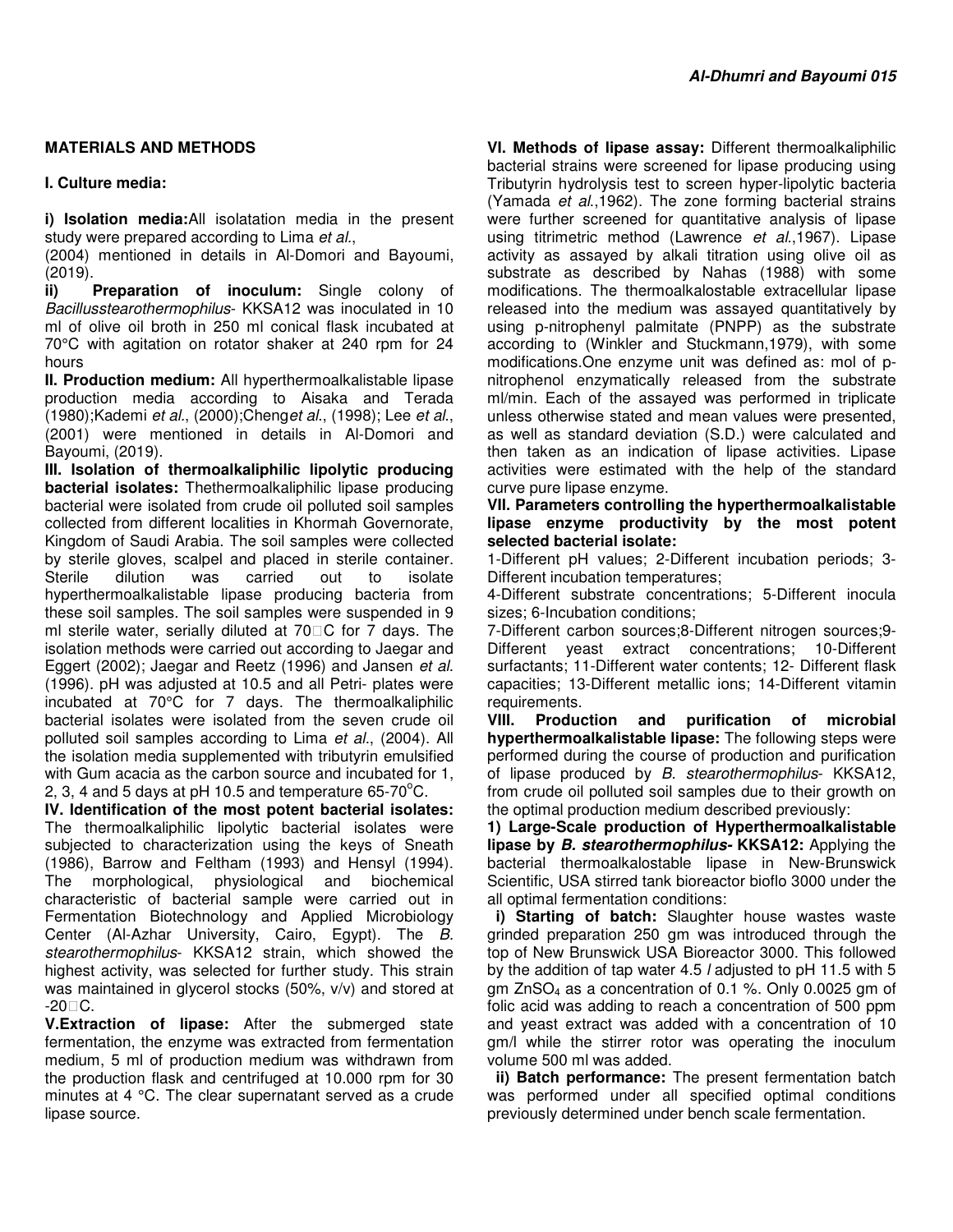Thus, New Brunswick USA Bioreactor 3000 was adjusted according to the following optima: Temperature:  $70^{\circ}$ C; pH: 11.5; incubation time: 24 hours; Agitation speed: 100. One from the production medium will take every 2 hours to determine the enzyme productivity and protein content and then calculated specific activity during fermentation process, as well as temperature, pH, agitation and dissolved oxygen were recorded every two hours of the fermentation processes.

 **iii) Harvesting the yield:** At the end of incubation period, extraction of the crude enzyme was performed. The whole fermented broth was collected from the bioreactor container and then filtered through a piece of cotton using a special big plastic funnel. The filtration process was repeated many times to obtain more clarified crude enzyme preparation**.** The bacterial growth was harvested by centrifugation at 5000rpm. The supernatant was filtrated, and the obtained cell-free filtrate was preserved in the refrigerator as a crude enzyme according to Ammar *et al*., (1999).

**2) Ammonium sulphate fractionation:** The stability of protein is markedly affected by the, solubility of the protein also increases this is referred to as "Salting in". However, beyond a certain point, the solubility begins to decrease, and this is known as salting out. The chart of Gomori (1955) as mentioned by Dixon and Webb (1964) was applied to calculate the solid ammonium sulphate to be added to achieve any given concentration of the cell free filtrate under investigation. Ammonium sulphate was used for fractional precipitation of proteins. It was available in highly purified form, has great solubility allowing for significant changes in the ionic strength. The changes are the ammonium sulphate concertation of a solution by adding a solution of known saturation to crude enzyme extract. Ammonium sulphate was added very slowly with continuous stirring of the solution on a magnetic stirrer in cold conditions. The solution was centrifuged at 10.000 rpm for 10 minutes at 4°C. These pellets were collected and dissolved in 10 ml of 50 mM Tris- buffer solution.

**3) Dialysis:** The precipitate was collected by centrifugation the extract at 10.000 rpm for 10 minutes at 4°C. The precipitate was dissolved in 10 ml of 50 mm Tris- HCl and subjected to dialysis. About 10 cm size of dialysis bag was successively boiled in 100 ml of distilled water, 2% sodium bicarbonate and 1MM EDTA solution and again 100 ml of distilled water for 10 min at 100°C. Then the dialysis bag was cooled to room temperature and kept in refrigerator for 30 min, the dissolved enzymes were transferred to dialysis bag of one end. The bag was tightly tied, and dialysis bag was suspended in a beaker containing distilled water the help of glass rod. This set up was kept in refrigerator

overnight.<br>4) **Applying 4) Applying columnchromatographic technique: Applying on Sephadex G-200:** The dialyzed-partially purified enzyme preparation was applied onto a column

packed with Sephadex G-200. For this purpose, 4 gm of Sephadex G-200 were suspended and allowed to swell in 200 ml of the suitable buffer applying before bacterial partially purified enzyme (phosphate buffer at pH 8). Sodium azide (0.02%) was added to prevent any microbial contamination, the gel washed several times with the same buffer until all fine particles were removed. A column (2x20 cm) fixed in a vertical position was washed several times with the buffer solution, then the column was packed carefully by pouring of a previously degassed thin slurry of gel in the buffer solution into a vertical column partially filled with the same buffer. The addition of gel was continued until a bed height of 2 cm in the column was attained. The column was connected to the buffer reservoir and the flow of the buffer was maintained at a rate of approximately 10 ml/hour for two hours to allow the settlement of the bed. The gel height was adjusted at 20 cm by the precise addition or removal of the extra gel (Wilson and Walker, 1995).Two ml of the dialyzed partially purified enzyme preparation sample was applied carefully onto the top of the gel. It was allowed to pass into the gel by running the column buffer, then elution was continued by adding the buffer without disturbing the gel surface and then the column was connected to the reservoir. Fifty fractions were collected (each of 5 ml). Both enzyme activity and protein content were determined for each separate fraction, (Wilson & Walker, 1995). Specific activities were also determined to plot the relationship between the fifty fractions and its specific activities.

**5) Amino acid analytical data of the purified enzyme:**The hydrolyzed proteinaceous amino acids have been determined in the HPLC & Amino acid analyzer Lab. National Research Center according to the methods described by Pellet and Young (1980).Eppendorf-Germany LC 3000 Amino acid analyzer was used for this purpose under the following conditions: Flow rate: 0.2 ml/min. Pressure of buffer from 0 to 50 bar, pressure of reagent to  $0 - 150$  bar and Reaction temperature 123 $^{\circ}$ C. Data analysis of chromatogram was done by Ezchrom TM Chromatography Data System Tutorial and User's Guide-Version 6.7.

**6) SDS-polyacrylamide gel electrophoresis:** The SDS-PAGE was performed on 10% poly-acrylamide gel (with 4% stacking gel) by a standard technique (Laemmli, 1970) using reference molecular weight marker (SDS-6H, Sigma Chemical, and USA). Proteins in the gel were visualized with Coomassie brilliant blue R-250. This experiment was performed in National Research Center.

**XI. Factors affecting the purified hyperthermoalkalistable lipase activity:** 

**1-Substrate concentration:** This experiment was carried out by incubating different substrate concentration (DNPP) solution viz., 1, 1.5, 2, 2.5, 3, 3.5, 4 and 5 ml for 30 minutes at  $60^{\circ}$ C, then lipase activity was assayed according to the method of (Winker & Stuckmann 1979).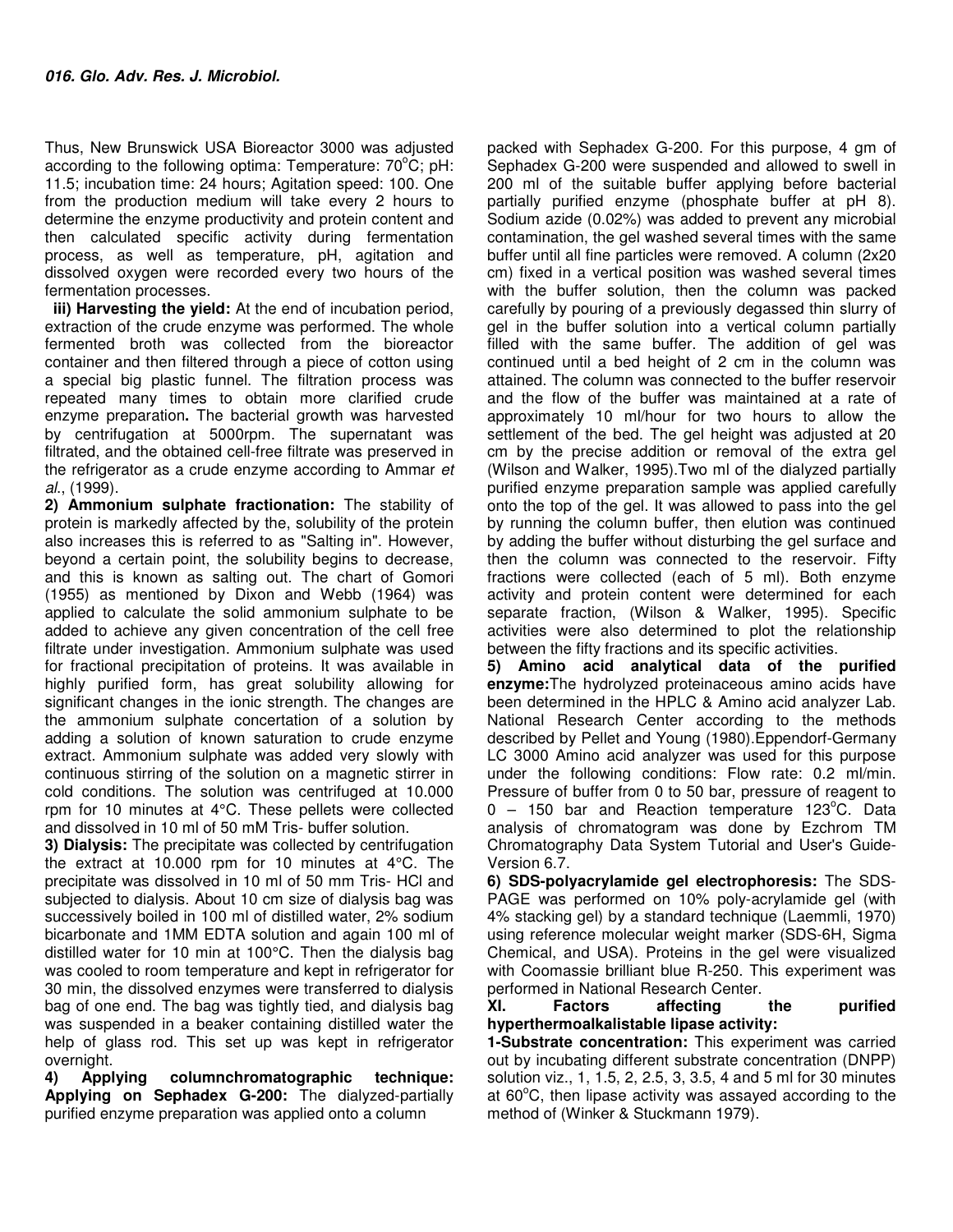**2-Enzyme concentration:** This experiment was carried out by incubating enzyme concentrations viz., 50, 100, 200, 300, 400, 500 and 1000 µl with same substrate concentration for 30 min. at  $60^{\circ}$ C then lipase activity was assayed.

**3-Incubation period:** This experiment was carried out to determine the optimum incubation period at which the purified enzyme reach to their optimum activity. The reaction mixtures were incubated for 15, 30, 45, 60 and 90 minutes respectively. At the end of incubation period in all cases, the activity of the purified enzyme was assayed as usual.

**4-Effect of temperature:** The effect of temperature on the purified lipase of *B. brevis* B<sub>2</sub> was studied by separately incubating the enzyme reaction mixture at the selected temperature (40, 50, 60, 70, 80, 90 and  $100^{\circ}$ C). Therefore, lipase activity was determined as usual.

**5-Thermostability:** The sensitivity of lipase to heat was evaluated by incubating lipase (100 µl with 100 µl phosphate buffer pH 8 (v/v) taken in an Eppendorf tube at 40, 50, 60, 70, 80, 90 and 100 $^{\circ}$ C in a water bath for a period of 2 hours then, 100 µl of enzyme was sampled and assayed for residual lipase activity.

**6-Effect of pH:** The effect of pH on enzyme activity was determined by incubating the reaction mixture at various pHs ranging from 7 to 12 at 80°C for 30 min. The pH of the 0.05M Tris buffer (a part of the reaction mixture) was adjusted separately to 7, 8, 9, 9.5, 10, 11 and pH 12 using 2N NaOH and pH meter for adjusting. To the reaction mixture containing PNPP and Tris buffer at each the above pH, 100 µl of purified enzyme was added and the reaction was carried out at  $80^{\circ}$ C for 30 min.

**7-pH stability:** To study the effect of prolonged exposure of lipase to a particular pH buffer, in a separate experiment the purified enzyme (100 µl) was incubated with 100 µl buffer of pH 7, 8, 8.5, 9, 9.5, 10, 11 and pH 12 (0.05 M Tris buffer) separately in Eppendorf tubes at  $80^{\circ}$ C for 2 hours. Thereafter, lipase activity was assayed at interval of 30 min. as usual.

**8-Effect of metal-ions:** To evaluate the effect of various metal-ions on lipase activity, an attempt was made to study the effect of calcium chloride, sodium azide, cupric sulphate, zinc sulphate, mercuric chloride, cadmium chloride and EDTA respectively on lipase activity. Each of the salt-ions was separately included in the reaction mixture at a final concentration of 250, 500 and 1000 ppm. The lipase activity was assayed after 30 min. incubation at  $80^{\circ}$ C.

**9-Stability of the purified thermoalkalostable enzyme with chlorine:** This experiment was carried out according to Singh *et al*., (1999). The purified enzyme was incubated with different concentrations of chlorine viz., 5, 7, 10 and 15 µl/ml. For 0, 15, 30, 45 and 60 min. Then the enzyme activity was assayed as previously mentioned.

**10-Effect of oxidizing agents and surfactants:** This experiment was carried out according to Moreira *et al*., (2002). The purified lipase enzyme was incubated with different concentrations of some oxidizing agents and surfactants viz., sodium dodecyl sulphate (SDS), hydrogen peroxide, tween 20, tween 80, triton X-100 and sodium deoxycholate at 3, 5, 7 and 10 (% v/v or w/v) for 2 hours. Enzyme activity was determined as previously mentioned and the stability was determined in terms of remaining hydrolytic activity.

## **RESULTS**

**I. Isolation, characterization, screening and selection of the most potent thermoalkaliphilic lipase producers isolates:** In the present study, the thirteen positive isolates were screened for a maximum secretion of extracellular lipases by assaying the lipase activity in liquid culture using p-nitrophenyl palmitate (PNPPas a substrate at 70 C. The bacterial colonies that formed a zone of clearance were lipolytic positive strains. The *Bacillusstearothermophilus*-KKSA12 was used for the production of extracellular lipase by submerged state fermentation by using various substrates. The *Bacillusstearothermophilus*-KKSA12 were identified from oil polluted soil samples collected from Khormah governorate, Taif, KSA**.** 

**1.1. Screening of thermoalkaliphilic lipase producers' bacterial isolates in relation to lipid clearing zoon and temperature:** Only three bacterial isolates from thirteen exhibited highest activity for thermoalkaliphilic lipase production after their incubation period at temperature ranging from  $65-70^{\circ}$ C. One bacterial isolate was exhibited highest production of thermoalkaliphilic lipase producers but less than the above three bacterial isolates at the same temperature and also exhibited no growth at  $30^{\circ}$ C, one bacterial isolate was exhibited weak clear zoon at temperature ranging from  $65-70^{\circ}$ C and also exhibited no growth at  $30^{\circ}$ C and four bacterial isolates were exhibited growth only at 30 and  $65^{\circ}$ C. Screening of all lipaseproducing strain resulted in isolation of bacterial strain that showed a clear zone of hydrolysis around the colonies.

## **1.2. Screening of lipolytic thermoalkaliphilic bacterial isolates with best different wastes:**

The most potent lipolytic thermoalkaliphilic bacterial isolate which exhibited highest clear zones were allowed to grow on all the previously mentioned as in the production medium to obtain the most potent bacterial isolates, which have the highest ability to produce thermoalkalostable lipase enzyme with the best substrates used.

**1.3. Different oils in relation to the most potent bacterial isolates:** The purpose of this experiment was to investigate the best oil used in medium A that induced the highest thermoalkalostable lipase productivity by the most potent bacterial isolate.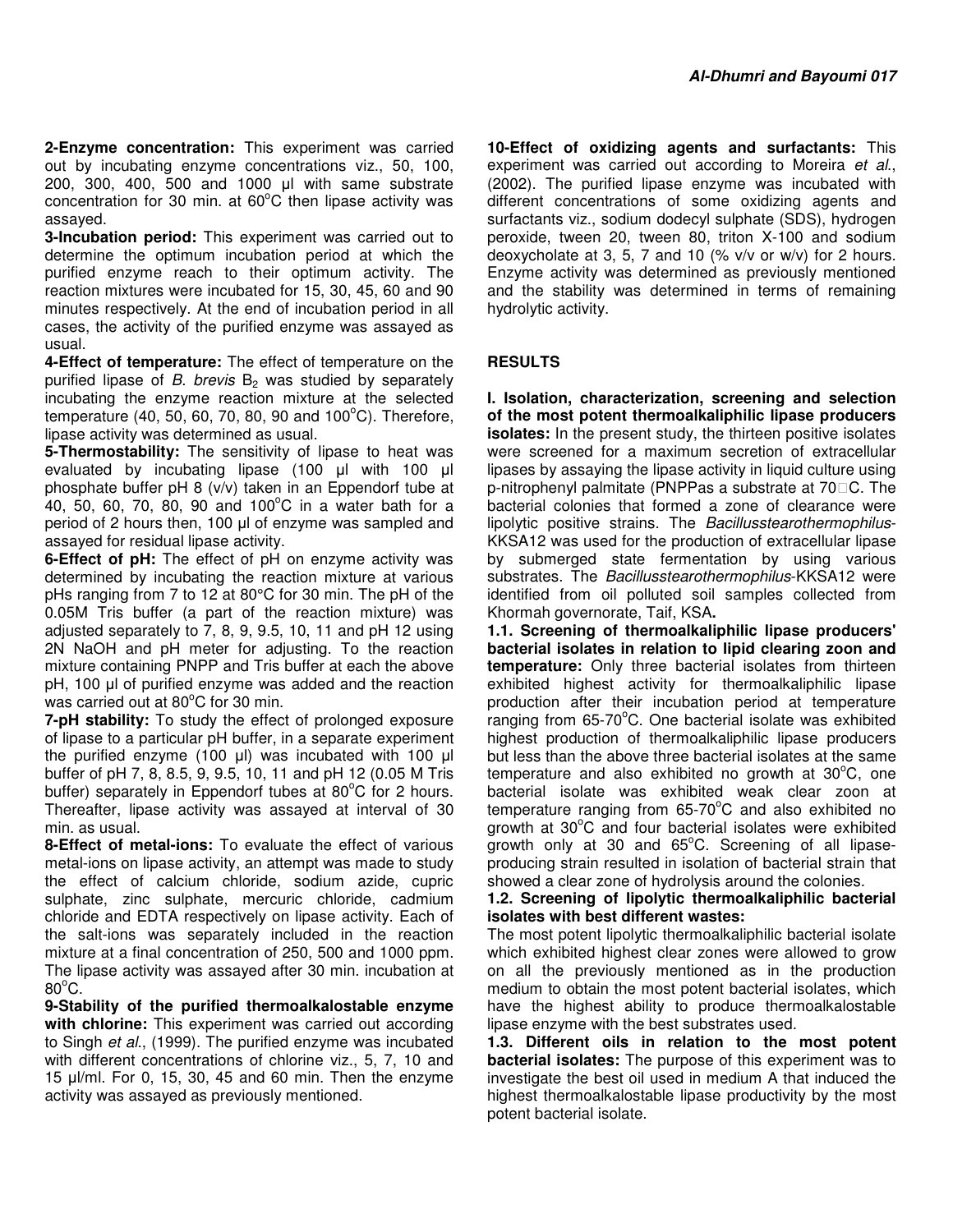| No. | Parameter                                                   | Optimal<br>conditions                      | No. | Parameter                           | Optimal conditions                                           |
|-----|-------------------------------------------------------------|--------------------------------------------|-----|-------------------------------------|--------------------------------------------------------------|
|     | Selective medium and<br>most + potent bacterial<br>isolate. | Slaughter house<br>wastes & tap<br>$H2O$ . | 8   | Carbon source.                      | Sucrose                                                      |
| 2   | pH value.                                                   | 11.5                                       | 9   | Nitrogen source                     | Control                                                      |
| 3   | Incubation period (hours).                                  | 24                                         | 10  | Yeast extract<br>concentration (%). |                                                              |
| 4   | Incubation temperature<br>°C).                              | $70^{\circ}$ C                             | 11  | Surfactants.                        | Tween 20                                                     |
| 5   | Substrate concentration<br>$(\%).$                          |                                            | 12  | Water content.                      | (1 gm slaughter house<br>wastes& 20 ml media)                |
| 6   | Inoculum size (ml).                                         | 2                                          | 13  | Erlenmeyer flask<br>capacity (ml).  | 100 ml Erlenmeyer flask<br>capacity &1.25gm solid<br>wastes. |
|     | Incubation conditions.                                      | Shaking                                    | 4   | Metallic ions.                      | Zn SO <sub>4</sub> (100 ppm)                                 |

**Table (1):** A summary of the optimal nutritional and environmental parameters controlling thermoalkalostable lipase productivity by *B.stearothermophilus*-KKSA12.

**1.4. Selection of the most potent thermoalkaliphilic lipolytic bacterial isolates when allowed to grow their best substrate:** While when allowed the most potent bacterial isolate KKSA12 to grow on slaughter house wastes and tap  $H_2O$  only at pH 11.5 and incubation temperatures  $60^{\circ}$ C exhibited the same result when allowed to grow on the medium A. It is means that the bacterial isolate has the ability to use the agricultural wastes as the sole carbon and nitrogen source to produce lipase under the same conditions used in this experiment. On the other hand, with add yeast extract in concentration 1% this increase lipase productivity with wastes only and tap water at pH 11.5 and temperature  $60^{\circ}$ C.

**1.5. Morphological, physiological and biochemical characteristic of bacterial sample:** The bacterial isolate (KKSA12) suggested to be *Bacillusstearothermophilus*-KKSA12 according to key of "Bergey's" Manual of Systematic Bacteriology (Sneath, 1986). The ability of the most potent bacterial isolate to produce enzymes such as, amylase, pectinase, gelatinase and cellulase were studied. Data recorded in table (1) exhibited that, the ability of the most potent bacterial isolate to produce the four enzymes previously mentioned above as well as lipase for application in detergent technology.

**1.6. Production, purification and properties of hyperthermoalkalistable lipase produced by the most potent bacterial isolate B. stearothermophilus-KKSA12:**The optimum conditions for hyperthermoalkalistable lipase with slaughter house wastes and tap water, pH value: 11.5; incubation period (hours): 24; incubation temperature  $($  C): 70 C; substrate concentration (%) (slaughter house wastes):1% ; inoculum size(ml):2ml; incubation conditions: Shaking; best carbon source: Sucrose; Without investigated nitrogen source (Control);Yeast extract concentration(%):1(%); Surfactant: Tween 20; water content : 1 gm slaughter house wastes and 20 ml medium); 100 ml Erlenmeyer flask capacity and 1.25 gm sloid wastes and  $ZnSO<sub>4</sub>$  (100ml). (Table1). These previously data published previously byAl-Domori and Bayoumi, (2019). Large scale fermentation of *B. stearothermophilus*- KKSA12 thermoalkalistable lipase in New Brunswick, USA, Bioreactor Bioflo 3000-5L.

**Step 1: Production of hyperthermoalkalistable lipase in New Brunswick, USA, Bioreactor Bioflo 3000-5L:** The present fermentation batch was performed under all specified optimal conditions as previously mentioned in table (2) under bench scale fermentation (BSF). Thus, New Brunswick, USA, Bioreactor Bioflo 3000-5L, was adjusted according to the following optimal: Initial  $pH = 10.31$ Initial temperature= $70^{\circ}$ CDissolved oxygen = 168.

Agitation = 100Incubation period =  $24$  hours.

Sample of one ml was taken from the fermentation batch every two hours in order to determine lipase productivity and protein content during fermentation process. On the other hand, temperature, agitation, pH and dissolved oxygen were recorded every two hours as shown in table (2). Lipase productivity were increased from 11.82 (U/ml) after 2 hours to 45.89 (U/ml) after 24 hours. The protein content was also increased from 1.20 (mg/ml) after 4 hours to 2.125 (mg/ml) after 24 hours while the specific activity also increased from 11.82 (U/ml protein /ml) after 2 hours to 21.59 (U/ml protein /ml).

**Step 2. Fractional precipitation by ammonium sulphate:** Results recorded in table (3) indicated that, the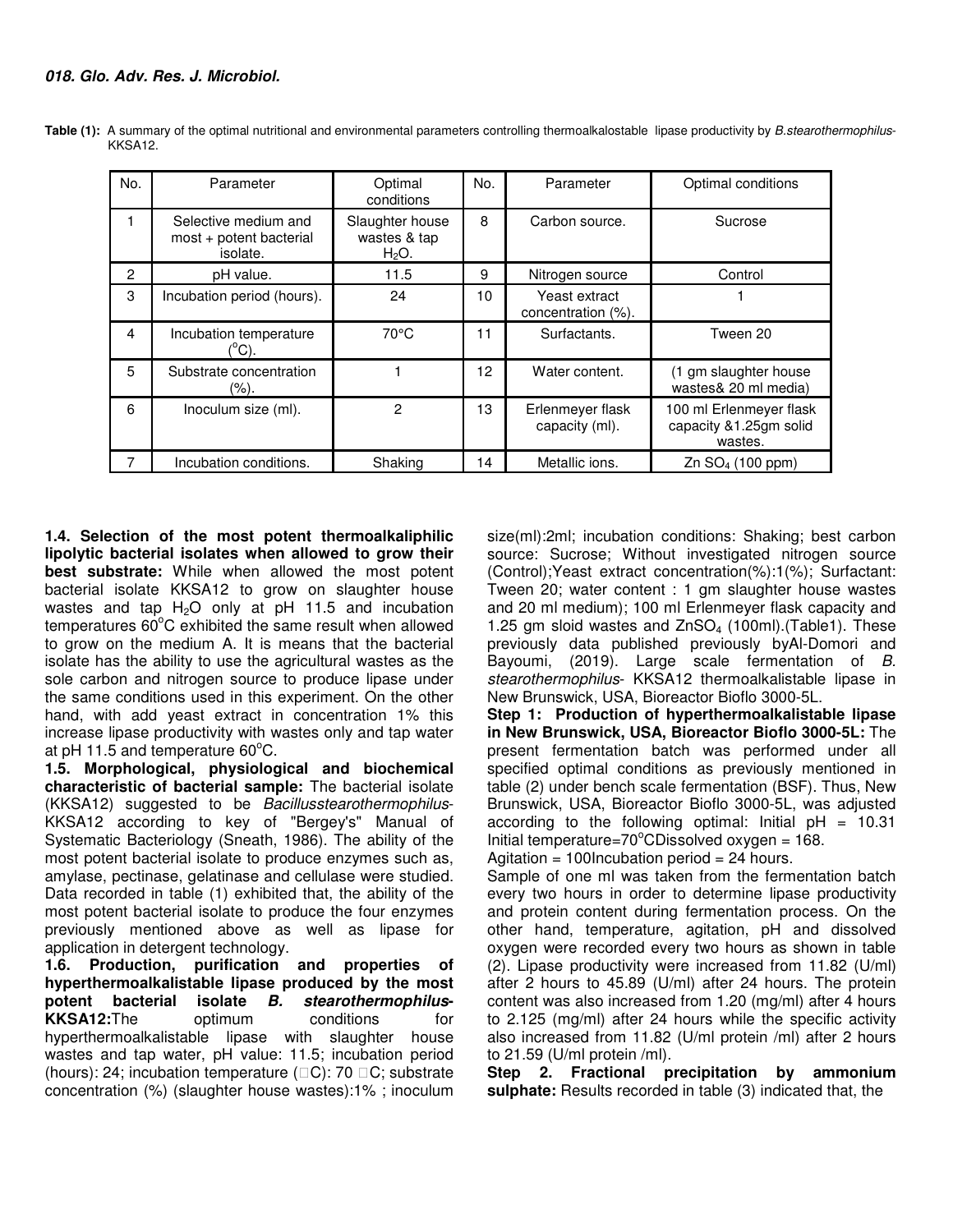| Sample<br>No.  | Time<br>(hours) | Temp.<br>$(^{\circ}C)$ | Agitation<br>speed | рH<br>value | D.O.  | Lipase<br>productivity<br>(U/ml) | Protein<br>content<br>(mg/ml) | Specific<br>activity<br>(U/m)<br>protein) |
|----------------|-----------------|------------------------|--------------------|-------------|-------|----------------------------------|-------------------------------|-------------------------------------------|
| $\Omega$       | 0               | 70                     | 100                | 10.30       | 169.1 | 0.00                             | 0.00                          | 0.00                                      |
| 1              | $\overline{2}$  | 70                     | 100                | 9.88        | 144.1 | 11.82±0.03                       | 0.00                          | 11.82                                     |
| $\overline{2}$ | 4               | 70                     | 100                | 9.65        | 140.6 | 13.58± 0.02                      | 1.200                         | 11.31                                     |
| 3              | 6               | 70                     | 100                | 9.62        | 158.3 | 14.05±0.05                       | 0.773                         | 18.17                                     |
| 4              | 8               | 70                     | 100                | 9.58        | 116.2 | 14.06±0.01                       | 1.000                         | 14.06                                     |
| 5              | 10              | 70                     | 100                | 9.56        | 118.2 | $28.71 \pm 0.01$                 | 1.200                         | 23.92                                     |
| 6              | 12              | 70                     | 100                | 9.53        | 121.1 | 33.55±0.02                       | 1.661                         | 20.19                                     |
| $\overline{7}$ | 14              | 70                     | 100                | 9.52        | 99.8  | 35.53±0.02                       | 1.561                         | 22.76                                     |
| 8              | 16              | 70                     | 100                | 9.52        | 116.5 | 38.02±0.01                       | 1.561                         | 24.35                                     |
| 9              | 18              | 70                     | 100                | 9.48        | 105.2 | 39.44±0.04                       | 1.562                         | 25.26                                     |
| 10             | 20              | 70                     | 100                | 9.48        | 115.2 | 41.66±0.00                       | 1.625                         | 25.63                                     |
| 11             | 22              | 70                     | 100                | 9.47        | 114.3 | 45.77±0.03                       | 2.125                         | 21.53                                     |
| 12             | 24              | 70                     | 100                | 9.47        | 114.0 | 45.89± 0.00                      | 2.125                         | 21.59                                     |

**Table (2):** Fermentation process in relation to temperature, agitation speed, dissolved oxygen, pH value; lipase productivity and protein content were calculated.

**Table (3):** Ammonium sulphate fractionation for thermoalkalostable lipase produced by *B. stearothermophilus*- KKSA12 allowed growing on slaughter house wastes substrate at 70°C.

| $(NH_4)_2SO_4$<br>saturation level,<br>(%) | Volume<br>(ml) | Total<br>activity<br>(U/ml) | Total<br>protein<br>content<br>(mg/ml) | Specific<br>activity<br>(U/ml)<br>protein) | Purification<br>fold | Recovery (%) |
|--------------------------------------------|----------------|-----------------------------|----------------------------------------|--------------------------------------------|----------------------|--------------|
| Crud extracts                              | 100            | 4677.0                      | 215.4                                  | 21.71                                      | 1.0                  | 100.0        |
| $0 - 20$                                   | 15             | 823.5                       | 248.4                                  | 3.315                                      | 0.152                | 17.60        |
| $20 - 40$                                  | 15             | 978.5                       | 148.4                                  | 6.593                                      | 0.303                | 20.92        |
| $40 - 60$                                  | 15             | 1011.2                      | 118.5                                  | 8.533                                      | 0.393                | 21.62        |
| $60 - 80$                                  | 15             | 1045.5                      | 98.2                                   | 10.64                                      | 0.490                | 22.35        |
| $80 - 100$                                 | 15             | 1668.2                      | 64.3                                   | 25.944                                     | 1.195                | 35.66        |

- Total activity = volume (ml)  $X$  Activity (Unit/ml).

- Total protein content = volume (ml) X protein content (mg/ml).

- Recovery (%) = the total activity of purified enzyme/total activity of crude enzyme x100.

- Purification fold = specific activity of purified/specific activity of crude enzyme.

most active enzyme protein preparation was obtained at an ammonium sulphate level at 100% where the activity was reached up to 1668.2 Unit/ml and protein content 64.3 mg/ml corresponding to a specific activity 25.944 Unit/mg protein with purification fold 1,195 and recovery (%) 35.66. Only 100 ml were obtained at the end of the process of dialysation against tap water and sucrose. The recovery (%) of the ammonium sulphate fractionation increased from

17.60; 20.92; 21.62; 22.35 and 35.66 with 20;40;60;80 and 100 saturation levels (%) respectively.

**Step 3. Concentration by dialysation against sucrose:**  The most active ammonium sulphate fractions previously obtained at the best saturation, (100 ml) was dialyzed against distilled followed by dialysis against sucrose crystals until a volume of 30 ml was obtained and specific activity was determined as 119.85 U/mg proteins. The specific activity for the purified enzyme fraction between (5-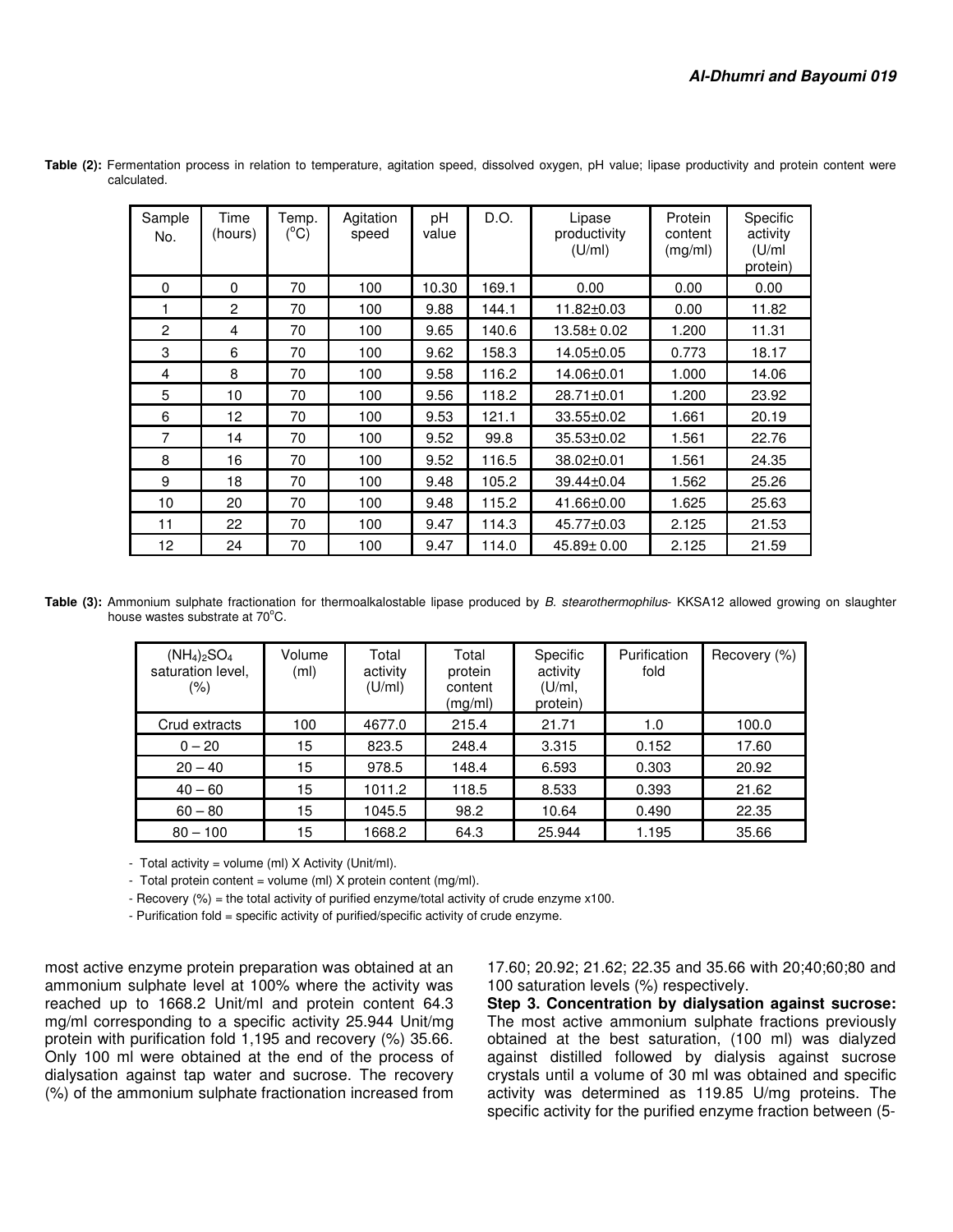# **020. Glo. Adv. Res. J. Microbiol.**

**Table (4):**A summary of the purification steps of thermoalkalostable lipase produced by *B. stearothermophilus*- KKSA12, allowed to grow on fish wastes at  $70^{\circ}$ C.

| <b>Purification Step</b>    | Volume<br>(m <sub>l</sub> ) | Protein<br>content<br>(mq/ml) | Total<br>protein<br>content<br>(mg/ml) | Lipase<br>activity<br>(U/ml) | Total<br>activity<br>(U/ml) | Specific<br>activity<br>(U/mq)<br>protein) | Recovery<br>(% ) |
|-----------------------------|-----------------------------|-------------------------------|----------------------------------------|------------------------------|-----------------------------|--------------------------------------------|------------------|
| <b>CFF</b>                  | 800                         | 3.211                         | 2568.8                                 | 46.73                        | 37384                       | 14.55                                      | 100.0            |
| $(NH4)_2SO_4$ precipitation | 100                         | 5.02                          | 502                                    | 113                          | 1300                        | 22.50                                      | 30.22            |
| Dialysis against sucrose    | 30                          | 0.82                          | 24.6                                   | 98.28                        | 2948.4                      | 119.85                                     | 7.88             |
| Sephadex G-200 F (5-10)     | 30                          | 0.52                          | 15.6                                   | 30.8                         | 924                         | 59.23                                      | 2.47             |

CFF: Cell free filtrate.

**Table(5):**Fractionation pattern of thermoalkalostable lipase produced by *B. stearothermophilus*- KKSA12 using Sephadex G-200 column chromatographic technique.

| Fraction<br>No. | Lipase<br>activity<br>(U/m) | Protein<br>content<br>(mg/ml) | Specific activity<br>(U/mg. protein/ml) | Fraction<br>No. | Lipase<br>activity<br>(U/ml) | Protein<br>content<br>(mg/ml) | Specific<br>activity<br>(U/mg.<br>protein/ml) |
|-----------------|-----------------------------|-------------------------------|-----------------------------------------|-----------------|------------------------------|-------------------------------|-----------------------------------------------|
| $-4$            | UD                          | UD                            | UD                                      | 11              | 1.45                         | 0.071                         | 20.42                                         |
| 5               | 24.6                        | 0.435                         | 56.55                                   | 12              | 4.91                         | 0.083                         | 59.15                                         |
| 6               | 28.8                        | 0.28                          | 102.85                                  | 13              | 4.88                         | 0.088                         | 55.45                                         |
| 7               | 9.25                        | 0.07                          | 132.14                                  | 14              | 5.77                         | 0.23                          | 25.08                                         |
| 8               | 6.98                        | 0.028                         | 249.28                                  | 15              | 4.55                         | 0.24                          | 18.95                                         |
| 9               | 3.97                        | 0.026                         | 152.69                                  | 16              | 3.97                         | 0.29                          | 13.68                                         |
| 10              | 3.85                        | 0.028                         | 148.07                                  | (17-50)         | UD                           | UD                            | UD                                            |

10) using Sephadex G200 59.23 (U/mg protein /ml) with the recovery  $(\%)$  2.47 (Table 4).

**Step 4. Preparation of Sephadex G-200 gel filtrate column and applying the enzyme sample:**The results showed that there was one active peak for lipase enzyme obtained in fractions  $(5 - 10)$   $(56.55 - 148.07)$   $(U/mg)$ proteinand the fraction number 8 reached the highest specific activity up to 249.28(U/mg) protein (Table 5).

**Step 6. Amino acids analysis of the purified thermoalkalostable lipase enzyme produced by B. stearothermophilus- KKSA12: -**Data recorded in table (6) showed that 15 amino acids were detected in addition to ammonia. The amin acids detected in the purified hyperthermoalkalistable lipase were aspartic acid, thereonine, serine, glutamic acid, glycine, alanine, valine, methionine, isoleucine, leucine, tyrosine, phenylalanine, histidine, lysine and arginine found 75.77; 23.45; 24.22; 135.98;33.80;55.33;18.88;12.33;18.87;45.66;5.16;18.28;39 .93;29.10 and 15.23 (µg/ml) respectively. Glutamic and aspartic acids represented the highest value i.e. 135.98 and 75.77µg/ml respectively. Methionine and tyrosine acids

represented the lowest value i.e. 12.33 and 5.16 (µg/ml) respectively.<br>II. Cha

**II. Characterization of the purified hyperthermoalkalistable lipase enzyme produced by B. stearothermophilus- KKSA12:** The aim of the present series of experiments was to investigate some properties of the partially purified lipase produced by *B. stearothermophilus*- KKSA12 allowed to grow on slaughter house wastes as best substrate and incubated under all optimal nutritional and environmental fermentation conditions.

**1) Effect of different substrate concentration on the purified enzyme activity:** Data recorded in table (7) showed that, an increase of substrate (PNPP) concentrations was corresponding by lipase activity decrease.

**2)Different incubation periods, different concentrations; incubation temperature; pH values and thermal stability of purified enzyme in relation to their activities:** Data recorded in table (7) showed that, the highest lipase activity was obtained after60minutes.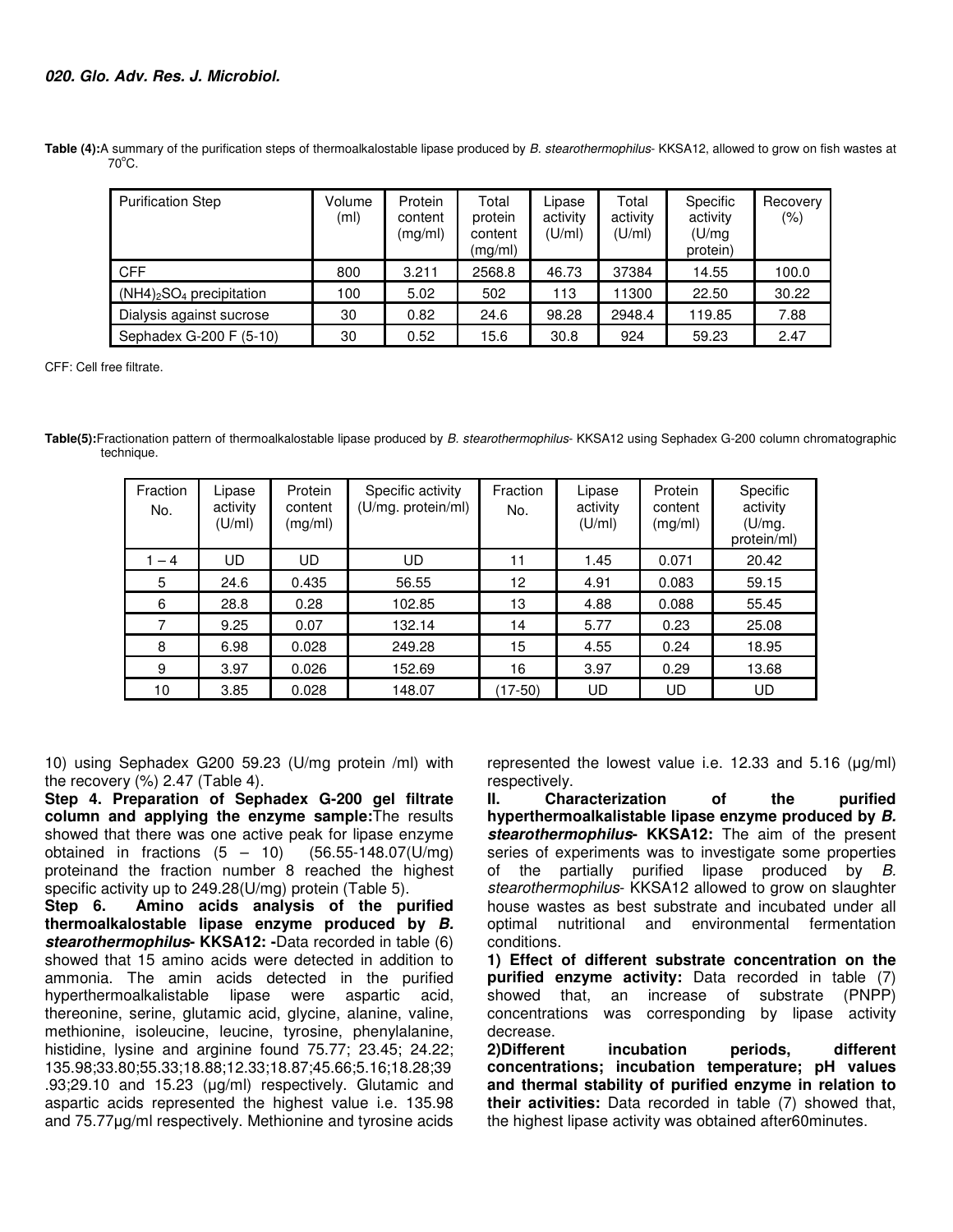| No. | Time<br>(min) | Amino acid    | Concentration<br>$(\mu g/ml)$ | No. | Time<br>(min) | Amino acid        | Concentration<br>$(\mu g/ml)$ |
|-----|---------------|---------------|-------------------------------|-----|---------------|-------------------|-------------------------------|
|     | 12.56         | Aspartic acid | 75.77                         | 9   | 38.75         | <b>Isoleucine</b> | 18.87                         |
| 2   | 14.88         | Threonine     | 23.45                         | 10  | 39.77         | Leucine           | 45.66                         |
| 3   | 16.16         | Serine        | 24.22                         | 11  | 42.77         | Tyrosine          | 5.16                          |
| 4   | 17.94         | Glutamic acid | 135.98                        | 12  | 44.88         | phenylalanine     | 18.28                         |
| 5   | 25.79         | Glycine       | 33.80                         | 13  | 52.35         | Histidine         | 39.93                         |
| 6   | 26.77         | Alanine       | 55.33                         | 14  | 55.56         | Lysine            | 29.10                         |
| 7   | 31.55         | Valine        | 18.88                         | 15  | 64.22         | Arginine          | 15.23                         |
| 8   | 37.79         | Methionine    | 12.33                         |     |               |                   |                               |

 **Table (6):** A summary of amino acids analytical data of *B. stearothermophilus*- KKSA12 purified lipase.

**Table (7):** Different substrate (PNPP) concentrations, incubation periods and enzyme concentrations in relation to the activity of purified enzyme.

| Substrate<br>concentration<br>(m <sub>l</sub> ) | Lipase activity<br>(Unit/ml) | Incubation<br>period<br>(min.) | Lipase activity<br>(Unit/ml) | Enzyme<br>concentration<br>$(\mu I)$ | Lipase activity<br>(Unit/ml) |
|-------------------------------------------------|------------------------------|--------------------------------|------------------------------|--------------------------------------|------------------------------|
|                                                 | $40.98 \pm 0.04$             | 10                             | $9.22 \pm 0.02$              | 50                                   | $26.77 \pm 0.03$             |
| 1.5                                             | $42.99 \pm 0.02$             | 15                             | $25.66 \pm 0.02$             | 100                                  | $30.89 \pm 0.01$             |
| 2                                               | $35.66 \pm 0.05$             | 30                             | $37.55 \pm 0.05$             | 200                                  | $38.55 \pm 0.02$             |
| 2.5                                             | $33.85 \pm 0.20$             | 45                             | $45.44 \pm 0.02$             | 300                                  | $70.58 \pm 0.02$             |
| 3                                               | $30.89 \pm 0.04$             | 60                             | $58.54 \pm 0.04$             | 400                                  | $76.75 \pm 0.04$             |
| 3.5                                             | $27.89 \pm 0.03$             | 70                             | $55.33 \pm 0.04$             | 500                                  | $76.44 \pm 0.02$             |
| 4                                               | $25.44 \pm 0.02$             |                                |                              | 1000                                 | $88.44 \pm 0.03$             |
| 5                                               | $12.41 \pm 0.01$             |                                |                              |                                      |                              |

58.54 (Unit/ml). Above or below this time lipase activity with gradually decreased. From the obtained results for lipase enzyme under study generally it was found that there is a continuous increasing of enzyme activity units due to increase of enzyme concentration, as shown in table (7). Data recorded in table (8) showed that the maximum activity of lipase was obtained at  $80^{\circ}$ C viz.95.77 (Unit/ml). Below or above this particular degree lipase activity decreased gradually. Also, data recorded in table (8) showed that the purified lipase exhibited the maximum activity at pH 9.5 of tris-buffer viz. 110.51 (Unit/ml), while lipase activity reached its maximal value at  $(80-90^{\circ}C)$  viz. 22.76(Unit/ml). Although, the enzyme exhibited its ability to act up to  $100^{\circ}$ C.

**3. pH stability of the purified hyperthermoalkalistable lipase enzyme activities:** Data recorded in table (8), showed that, the purified lipase still very active at alkaline pH and exhibited its maximal value 30.22 U/ml at pH 9.5 of Tris-buffer. The Hyperthermostable lipase was exhibited stability with pH values between 7 and 12.

**4. Effect of different metallic ions (activators and/or inhibitors) on then purifiedthermoalkalistable lipase activity:** Results recorded in table (9) showed that, mercuric chloride and cupric sulphate exhibited a drastic inhibitory effect against lipolytic activity at all concentration applied in this experiment. On the other hand, the best activator for lipase was cadmium chloride at 100 ppm.

**5. Stability of the purified lipase in the presence of chlorine (Na-hypochloride):** The aim of this experiment is to study the compatibility of the purified enzyme with chlorine. This is an important observation because of the fact that enzyme incompatibility with chlorine is the reason for its failure to use as a part of cleaning agent in some detergent formulations which contain chlorine as bleaching agent. As shown in table (10) all chlorine concentration resulted in decreasing the enzyme activity by different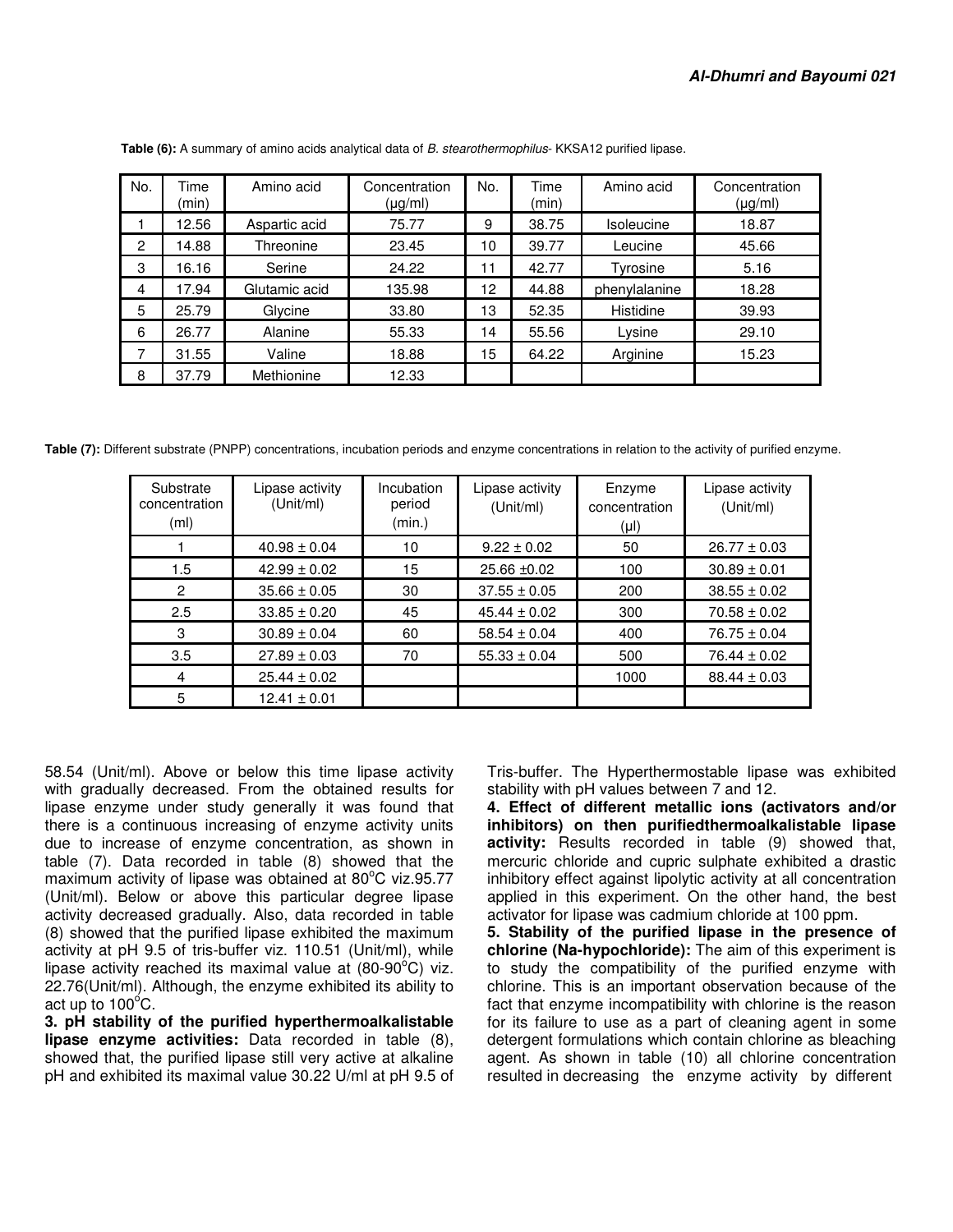# **022. Glo. Adv. Res. J. Microbiol.**

| Incubation<br>temperature<br>$C^{\circ}$ | Lipase activity<br>(Unit/ml) | pH<br>value     | Lipase<br>activity<br>(Unit/ml) | Temperature<br>$(^{\circ}C)$ | Lipase<br>activity<br>(Unit/ml) | рH<br>value | Lipase<br>activity<br>(Unit/ml) |
|------------------------------------------|------------------------------|-----------------|---------------------------------|------------------------------|---------------------------------|-------------|---------------------------------|
| 40                                       | $5.66 \pm 0.02$              | 7               | 15.35±0.02                      | 40                           | 13.38±0.00                      | 7           | 15.62±0.02                      |
| 50                                       | $8.51 \pm 0.00$              | 8               | 16.88±0.04                      | 50                           | 14.22±0.02                      | 8           | 19.77±0.02                      |
| 60                                       | $60.51 \pm 0.04$             | 9               | 20.33±0.10                      | 60                           | 15.72±0.01                      | 8.5         | 20.38±0.00                      |
| 70                                       | $67.15 \pm 0.05$             | 9.5             | 110.51±0.01                     | 70                           | 16.82±0.02                      | 9           | 29.02±0.01                      |
| 80                                       | $95.77 \pm 0.01$             | 10              | 79.77±0.00                      | 80                           | 22.76±0.01                      | 9.5         | 30.22±0.02                      |
| 90                                       | $33.91 \pm 0.00$             | 11              | $42.21 \pm 0.01$                | 90                           | $20.99 \pm 0.02$                | 10          | 19.77±0.01                      |
| 100                                      | $34.67 \pm 0.02$             | 12 <sup>2</sup> | $0.32 \pm 0.02$                 | 100                          | 22.25±0.01                      | 11          | 20.22±0.02                      |
|                                          |                              |                 |                                 |                              |                                 | 12          | 14.88±0.04                      |

**Table (8):** Different incubation temperatures, pH, temperatures and pH stability in relation to purified lipase produced by *B. stearothermophilus*- KKSA12 on their activities.

 **Table (9):** Effect of different metallic ions (activators and/or inhibitors) on the purified hyperthermoalkalistable lipase activity.

| Activator and/or inhibitor | Concent-<br>ration<br>(ppm) | Lipase activity<br>(U/ml) | Inhibition<br>$(\% )$ | Activation<br>$(\% )$ |
|----------------------------|-----------------------------|---------------------------|-----------------------|-----------------------|
| Control                    |                             | 115.5±0.02                | 0.0                   | 0.00                  |
| Zinc sulphate              | 250                         | 7.94±0.02                 | 93.12                 | 0.00                  |
|                            | 500                         | 39.88±0.00                | 65.47                 | 0.00                  |
|                            | 1000                        | 120.5±0.01                | 0.0                   | 4.32                  |
| Ethylene diamine tetra-    | 250                         | 18.55±0.00                | 83.93                 | 0.00                  |
| acetic acid                | 500                         | 49.42±0.02                | 57.21                 | 0.00                  |
| (EDTA)                     | 1000                        | 120.5±0.01                | 0.0                   | 4.32                  |
| Sodium azide               | 250                         | 75.55±0.01                | 34.58                 | 0.00                  |
|                            | 500                         | 99.02+0.02                | 14.26                 | 0.00                  |
|                            | 1000                        | 125.88±0.02               | 0.0                   | 8.98                  |
| Mercuric chloride          | 250                         | $0.88 + 0.01$             | 99.23                 | 0.00                  |
|                            | 500                         | $9.22 \pm 0.04$           | 92.01                 | 0.00                  |
|                            | 1000                        | $5.92 \pm 0.02$           | 94.87                 | 0.00                  |
| Cadmium chloride           | 250                         | $5.755 \pm 0.02$          | 95.01                 | 0.00                  |
|                            | 500                         | 98.66±0.00                | 14.58                 | 0.00                  |
|                            | 1000                        | 129.44±0.02               | 12.06                 | 0.00                  |
| Cupric sulphate            | 250                         | $0.530 \pm 0.2$           | 99.54                 | 0.00                  |
|                            | 500                         | $0.333 \pm 0.1$           | 99.71                 | 0.00                  |
|                            | 1000                        | $0.355 \pm 0.1$           | 99.69                 | 0.00                  |
| Calcium chloride           | 250                         | 28.99±0.02                | 74.90                 | 0.00                  |
|                            | 500                         | 120.41±0.02               | 0.00                  | 4.25                  |
|                            | 1000                        | 128.77±0.01               | 0.00                  | 11.48                 |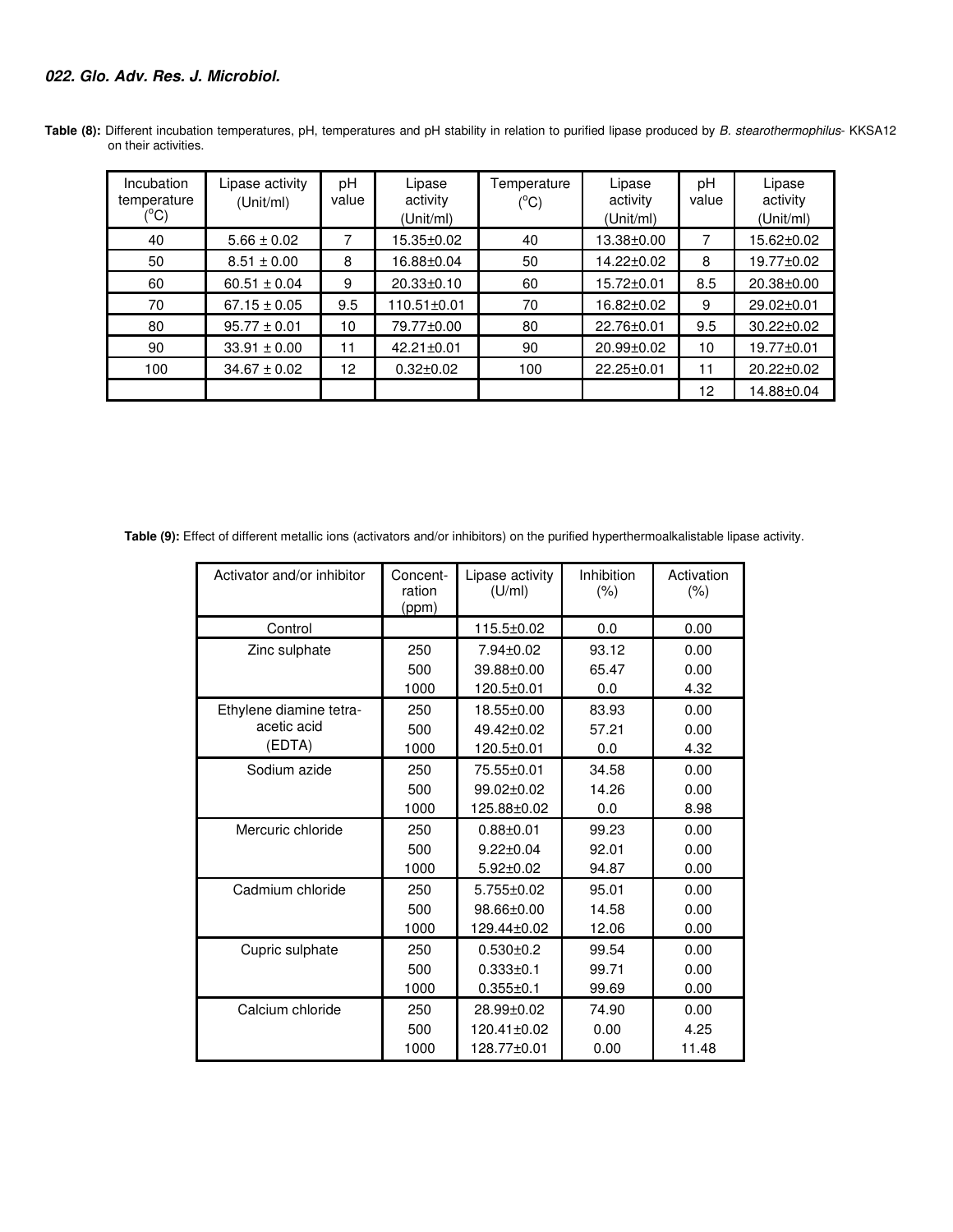|             | Chlorine concentration (ul/ml) |                                   |                              |                                   |                              |                                   |                              |                                       |  |
|-------------|--------------------------------|-----------------------------------|------------------------------|-----------------------------------|------------------------------|-----------------------------------|------------------------------|---------------------------------------|--|
| Exposure    | 5                              |                                   |                              |                                   | 10                           |                                   | 15                           |                                       |  |
| time (min.) | Enzyme<br>activity<br>(U/ml)   | Remai-<br>ning<br>activity<br>(%) | Enzyme<br>activity<br>(U/ml) | Remai-<br>ning<br>activity<br>(%) | Enzyme<br>activity<br>(U/ml) | Rema-<br>ining<br>activity<br>(%) | Enzyme<br>activity<br>(U/ml) | Remaini-<br>ng<br>activity<br>$(\% )$ |  |
| 0           | 115.8±0.02                     | 100                               | 115.8±0.02                   | 100                               | 115.8±0.02                   | 100                               | 115.8±0.02                   | 100                                   |  |
| 15          | 38.2±0.02                      | 32.98                             | $9.35 \pm 0.04$              | 8.07                              | $4.8 \pm 0.03$               | 4.14                              | $0.7985 \pm 0.03$            | 0.689                                 |  |
| 30          | $30.8 \pm 0.02$                | 26.59                             | $4.7 \pm 0.003$              | 4.05                              | $2.88 \pm 0.03$              | 2.48                              | $0.7475 \pm 0.01$            | 0.645                                 |  |
| 45          | $8.5 \pm 0.000$                | 7.34                              | $2.88 \pm 0.1$               | 2.48                              | $0.797 \pm 0.04$             | 0.688                             | $0.7475 \pm 0.03$            | 0.645                                 |  |
| 60          | $2.05 \pm 0.05$                | 1.77                              | $2.81 \pm 0.2$               | 2.42                              | $0.758 \pm 0.03$             | 0.647                             | $0.7475 \pm 0.004$           | 0.645                                 |  |

 **Table (10):** Different chlorine concentration in relation to the activity of the purified lipase produced by *B. stearothermophilus*- KKSA12.

**Table (11):** Effect oxidizing agent surfactant in relation to the activity of the purified lipase produced by *B. stearothermophilus*- KKSA12.

| Oxidizing<br>agent/surfactant | Concentration<br>$(% \mathbf{w}$ (% w/v or v/v) | Lipase activity<br>(U/ml) | <b>Final activity</b><br>(%) |
|-------------------------------|-------------------------------------------------|---------------------------|------------------------------|
| <b>Control</b>                | 0.00                                            | 105.8±0.03                | 100                          |
|                               | 3                                               | $4.22 \pm 0.01$           | 3.9888                       |
| Tween 80                      | 5                                               | 28.91±0.02                | 27.325                       |
|                               | 7                                               | $31.31 \pm 0.03$          | 29.593                       |
|                               | 10                                              | 35.77±0.01                | 33.809                       |
|                               | 3                                               | 65.7±0.02                 | 62.098                       |
| Tween 200                     | 5                                               | $105.5 \pm 0.01$          | 99.710                       |
|                               | 7                                               | 125.1±0.02                | 118.24                       |
|                               | 10                                              | 135.2±0.02                | 127.78                       |
|                               | 3                                               | 33.42±0.03                | 31.587                       |
| Triton X-100                  | 5                                               | $53.20 \pm 0.01$          | 50.283                       |
|                               | 7                                               | 75.33±0.02                | 71.200                       |
|                               | 10                                              | 220.55±0.02               | 208.45                       |
|                               | 3                                               | 315.8±0.01                | 298.48                       |
| H <sub>2</sub> O <sub>2</sub> | 5                                               | 316.8±0.01                | 299.43                       |
|                               | $\overline{7}$                                  | $309.1 \pm 0.02$          | 292.15                       |
|                               | 10                                              | 302.0±0.01                | 285.44                       |
| Sodium dodecyl                | 3                                               | $114.0 + 0.03$            | 107.75                       |
| sulphate (SDS).               | 5                                               | 116.4±0.02                | 110.01                       |
|                               | $\overline{7}$                                  | 119.4±0.01                | 112.85                       |
|                               | 10                                              | 119.5±0.01                | 112.94                       |
| Sodium                        | 3                                               | 94.66±0.01                | 89.470                       |
| deoxycholate                  | 5                                               | 105.8±0.01                | 100.0                        |
| $(C_{24}H_{39}NaO_4)$         | 7                                               | 160.35±0.01               | 151.55                       |
|                               | 10                                              | 160.2±0.02                | 151.31                       |

ratios depending on the time of enzyme exposure to chlorine.

**6. Effect of oxidizing agent and surfactants on the purified lipase enzyme activity:** The aim of this experiment was to study the stability of the purified enzymes in the presence of oxidizing agents and

surfactants because of the fact that a good enzyme detergent should be stable in the presence of oxidants and surfactants. Results recorded in table (11) showed that, the purified lipase wasstable towards strong anionic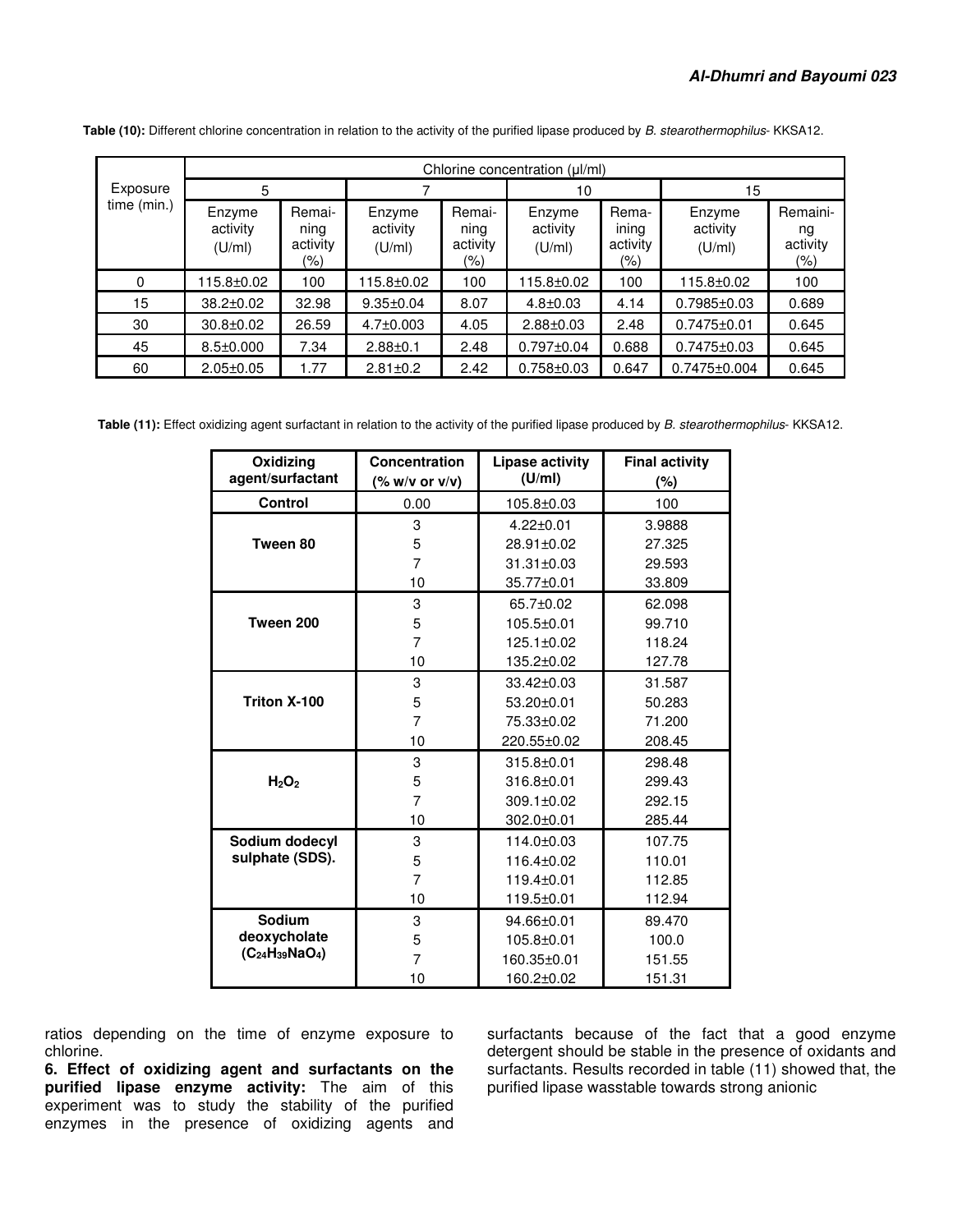surfactants like sodium dodecyl sulphate (SDS) and sodium deoxycholate at all concentration used. On the other hand, it was shown that the purified lipase not only stable toward  $H_2O_2$ , but also the enzyme activity was enhanced many times. However, maximum stimulation was carried out with (3 and 5%) concentration of  $H_2O_2$ .

# **DISCUSSION**

Enzymes have long been of interest to the detergent industry for their ability to aid in the removal of proteinaceous stains and to deliver unique benefits that cannot otherwise be obtained with conventional detergent technologies. Applications of detergent enzymes have grown substantially and the largest application is in house hold laundry detergent formulations. The increased reliance of detergent manufactures on enzyme technology is because of consumer-recognizable cleaning benefits. The addition of completely new performance benefits, fabric restoration and an increased performance/cost ratio because of the availability of more efficient enzymes and the industry trend towards reducing pricing. Current market trend and consumer needs are influencing the development of enzymes for detergent applications, with the emphasis on enzymes that have improved performance/cost ratios, increased activity and improved compatibility with other detergent ingredients. In addition, enzyme supplier and detergent manufactures are activity pursuing the development of new enzyme activities that address the consumer-expressed need for improved cleaning, fabric care and antimicrobial benefits. However, apart from their use in laundry detergent, they are also popular in the formulation of household dishwashing detergents, and both industrial and institutional cleaning detergents (Godfrey and West 1996; Showell 1999; Abol Fotouh *et al*., 2016; El-Kasaby *et al*., 2018).

Some important lipase producing bacterial genera includes *Bacillus*, *Pseudomonas* and *Acinetobacter*. Bacterial lipase is mostly extracellular and are produced by submerged fermentation (Haalck *et al*., 1991; 1992; Gupta *et al*., 2004). Under controlled conditions, lipases are able to catalyze a large number of reactions (Hasan *et al*., 2014). Lipases of microbial origin are of considerable commercial importance, because of the high versatility and high stability, moreover, the advantage of being readily produced in high yields (Shaini and Jayasree, 2016). Many microbial lipases have been commercially available in free or immobilized form. numerous species of bacteria (*Bacillus*, *Pseudomonas*, and *Burkhoderi*), yeast (*Candidarougosa*, *Yarrowialipolytica* and *Candidaantarctica*) and molds (*Aspergillus*, *Trichodermaviride*) produce lipases with different enzymological properties and specificities but microbes

(Choo *et al*.,1998; Veerapagu *et al*.,2013; Das *et al*., 2016; Ferreira-Das *et al*., 2015).

The main object of the present work was an investigation of screening, production, purification and characterization of thermoalkalostable lipase enzyme for application in detergent technology has been undertaken. In this regard thirteen bacterial isolates were isolated from different crude oil polluted soil samples collected from different localities in Khormah Governorate, Taif, KSA. These bacterial isolates were grown at  $65^{\circ}$ C and at pH 10.5 to be able to produce a thermostable and alkaliphilic enzymes which favorable to be used as additive to bio-detergent formulations. Similar to that reported for lipase-producing microorganisms have been found in diverse habitats such as industrial wastes, vegetable oil processing factories, dairies, soil contaminated with oil, oil seeds, and decaying food, compost heaps, coal tips, and hot springs. A screening test of lipolytic productivities of all bacterial isolates resulted in the fact that, only three bacterial isolates gave good lipolytic productivities, whereas one bacterial isolate was found to be the best lipolytic enzymes producer. In view of their commercial importance, cost effective production of the previously mentioned enzymes is indispensable. The productivity of any cultivation is principally affected by the medium composition and the different fermentation process parameters. To meet the demand of industrial application, low cost medium is required for the fermentation, because the contents of synthetic media such as nutrient broth, soluble starch as well as other components are very expensive and these contents might be replaced with more economically available agricultural by-products for the reduction of the cost of the medium (Haq *et al*., 2003).

From industrial point of view, in order to production of low cost of enzymes, these bacterial isolates under study were allowed to grow on natural substances such as slaughterhouse wastes under submerged fermentation (SmF) conditions. However, the selection of the previously mentioned substrates for the process of enzymes biosynthesis was based on the following factors viz (i) they represent the most cheapest agro-industrial wastes in KSA; (ii) they are available at any time of the year, (iii) their storage represents no problem in comparison with other substrates and (iv) they resist any drastic effect due to the exposure to other environmental conditions e.g. temperature, variation in the weather from season to season and or from day to night.

Needless to say, that, most of the enzyme purification schemes described in the literature focused on purifying small amounts of the enzyme to homogeneity to characterize it. Little information has been published on large-scale processes for commercial purification. Most commercial applications of enzymes do not require highly pure enzyme. Excessive purification is expensive and reduces over all recovery of the enzyme (Chisti, 1998).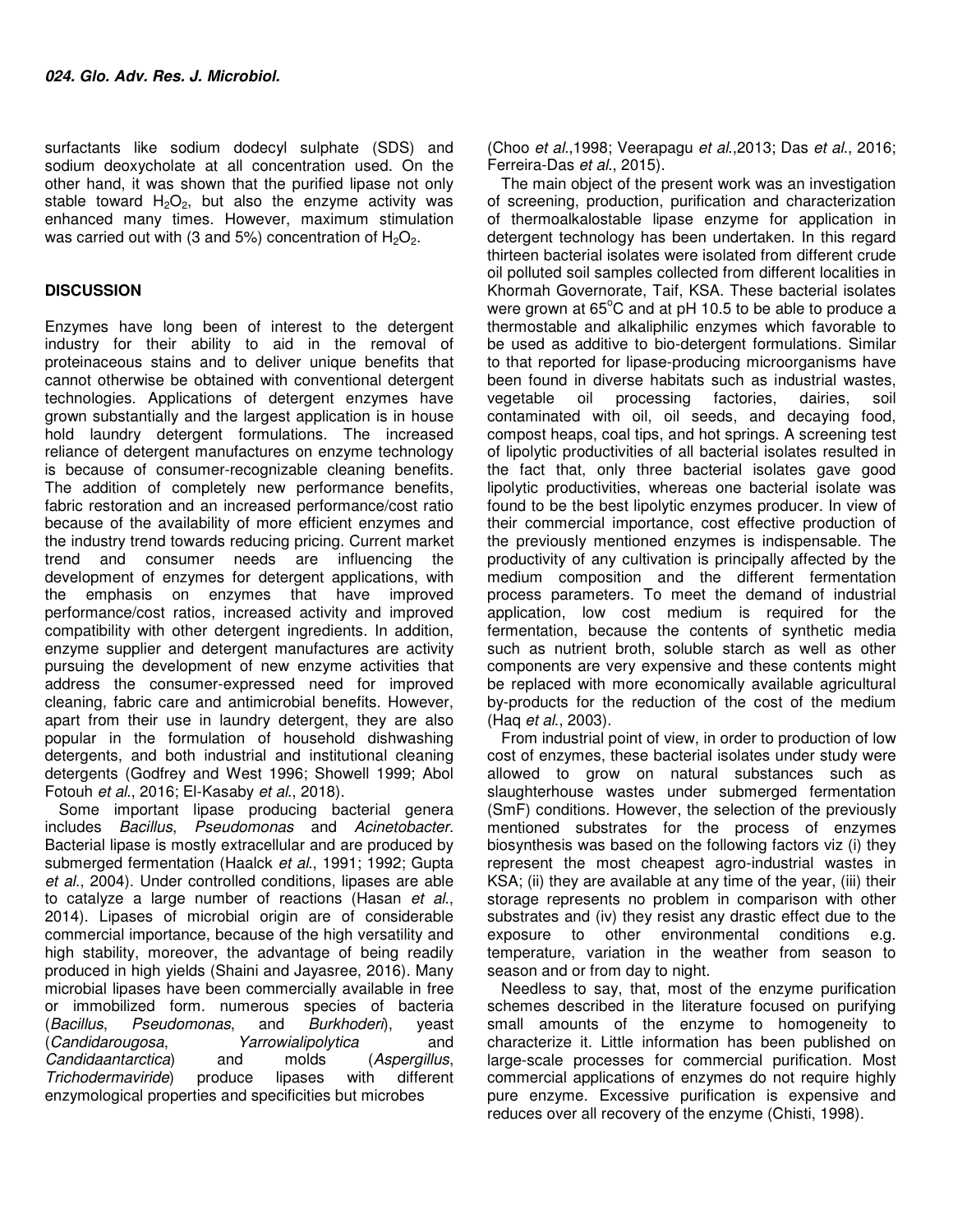In the present study, the purification procedure included preparation of cell free filtrate; applying precipitation technique, dialysis and then passing the enzyme preparation through Sephadex G-200 column chromatography techniques.

The obtained purified enzyme(s) were further investigated for some factors affecting their activities. Similar purification scheme was used by (Roushdy, 2001; Mahmoud, 2004).

Fractional precipitation of enzymes was carried out firstly by ammonium sulphate since it is highly soluble in water, cheap and has no deleterious effect on structure of protein, so for all these reasons, precipitation by ammonium sulphate was selected as a first step of purification program. Many investigators used ammonium sulphate precipitation processes.

In a trial to precipitate enzymes by ammonium sulphate, results revealed that, increasing the concentration of ammonium sulphate resulted in an increase in specific activity of lipase up to 100% saturation; a decrease in specific activity was recorded above this value. In the findings of other investigators, Lee *et al*., (2001) used 80% saturation ammonium sulphate for lipase purification from *B. thermooleovarans* ID-I and resulted in 27% yield increase.

On the other hand, Saxena *et al*., (2003) used, 85% ammonium sulphate fractionation for alkaline lipase purification. Sharma *et al*., (2002) used ammonium sulphate saturation for alkaline lipase purification by *Bacillus* sp. RSJ-1.

The most active protein preparations, after ammonium sulphate precipitation were dissolved in a least amount of buffer (pH 8) then it was dialyzed against distilled water to exclude sulphate ions then it was concentrated by dialysis against sucrose crystal to reach a minimum volume and this resulted in raising the purification fold for lipase enzyme many times from the origin. The dialyzed consequently applied to the Sephadex G-200 column chromatography. Gel filtration of the thermoalkalostable lipase Sephadex G-200 showed that, the enzyme activity was detected, infractions (5-10) where the highest activity 1184 U/mg<sup>-1</sup> protein was recorded in fraction 8.

In view of lipase purification by many authors, the extracellular lipase by *B. stearothermophilus* MC7 was purified to 19.25-folds with 10.2% recovery and a specific activity of about 12 U(mg protein)<sup>1</sup> (Kambourova *et al.*, 2003).

Hiol *et al*., (2000) purified extracellular lipase by ammonium sulphate precipitation, sulfopropyl sepharose chromatography, Sephadex G-75 gel filtration and a second step sulfopropyl sepharose chromatography with 1200 folds.

A thermostable lipase produced by a thermophilic *Bacillus* sp. J33 was purified to 175-folds by ammonium sulphate and phenyl sepharose columnchromatography

(Nawani and Kaur 2000). Lee *et al*., (2001) purified a lipase from *B. thermoleovorans* ID-A (BTIDA) and *B.thermoleovoran*-ID-B (BTIDB) with a purification fold of 300 and 108 respectively, while the overall yield was 16 and 3.2% respectively.

Amino acids analysis of the purified enzyme was carried out, data showed that, glutamic acid and aspartic acid gave the highest concentrations among the amino acid detected in case of  $B$ . *brevis*  $B$ <sub>2</sub> thermoalkalostable lipase in the findings of other investigators, (Mahmoud ,2004) reported that, amino acid analytical data of purified lipase produced by *B.licheniformis* B-42 revealed that, aspartic acid and therionine exhibited the highest concentrations. Similar aspartic acid gave the highest value for purified lipase from *Rh. delemar* (Hass *et al*., 1992).

While comparing the hydrophobic amino acid contents in the lipase from different *Bacillus* sp., the hydrophobic amino acid content was found to be quite high (60.2) for Lip2. High content of alanine (50%) in this enzyme might be playing a role in its thermostability as more alanine could lend more hydrophobic bonds to the lipase with increasing heat stability. Arg/(Arg  $+$  Lys) molar ratio for Lip2 (0.54) is higher than the standard value for thermophiles (0.48). Therefore, this study further suggests that even all the information necessary for protein thermostability is encoded by amino acids of proteins (cloned thermostable protein has same properties when expressed in mesophilic host), no single traffic rule for correlation of thermostability with particular amino acids could be generalized.

In order to assess the utility and compatibility of enzymes with the commonly used detergents, its properties such as pH and temperature stabilities…. etc. should be determined.

Results recorded in the present work showed that, temperature and pH optima for the purified lipase were  $80^{\circ}$ C and 9.5 respectively. This enzyme was thermally stable up to 80-100 $^{\circ}$ C with maximal activity and stable over a wide pH in alkaline range with optimal activity at pH 9.5. Enzyme activity below and above these particular degrees was decreased. In accordance to the present results, Castro-ochoa *et al*., (2005) reported that, *Bacillus thermoleovorans* CCR11 lipase was found to be most active at a pH between 9 and 10 and stable in a broad range of pH values (5-11), retaining more than 80% of activity after 26 h at  $30^{\circ}$ C. Similar to that reported for lipases from *B. thermoleovorans* ID-1 (pH 9). Lee *et al*., (2001) and Bacillus A30-1 (pH 9.5) Wang *et al*., (1995) and higher to other reported lipases from thermophilic *Bacillus* which lie in the range of pH 7.2 – 8.5 (Schnidt-Dannert *et al*., 1994; Kim *et al*., 1995; Lee *et al*.,2001;Dharmsthiti and Luchai, 1999; Handelsman and Shoham, 1994).

At elevated temperature the enzymatic protein denaturation occurs and decreases the lipase activity. Thus, the elevated temperature decreases the lipase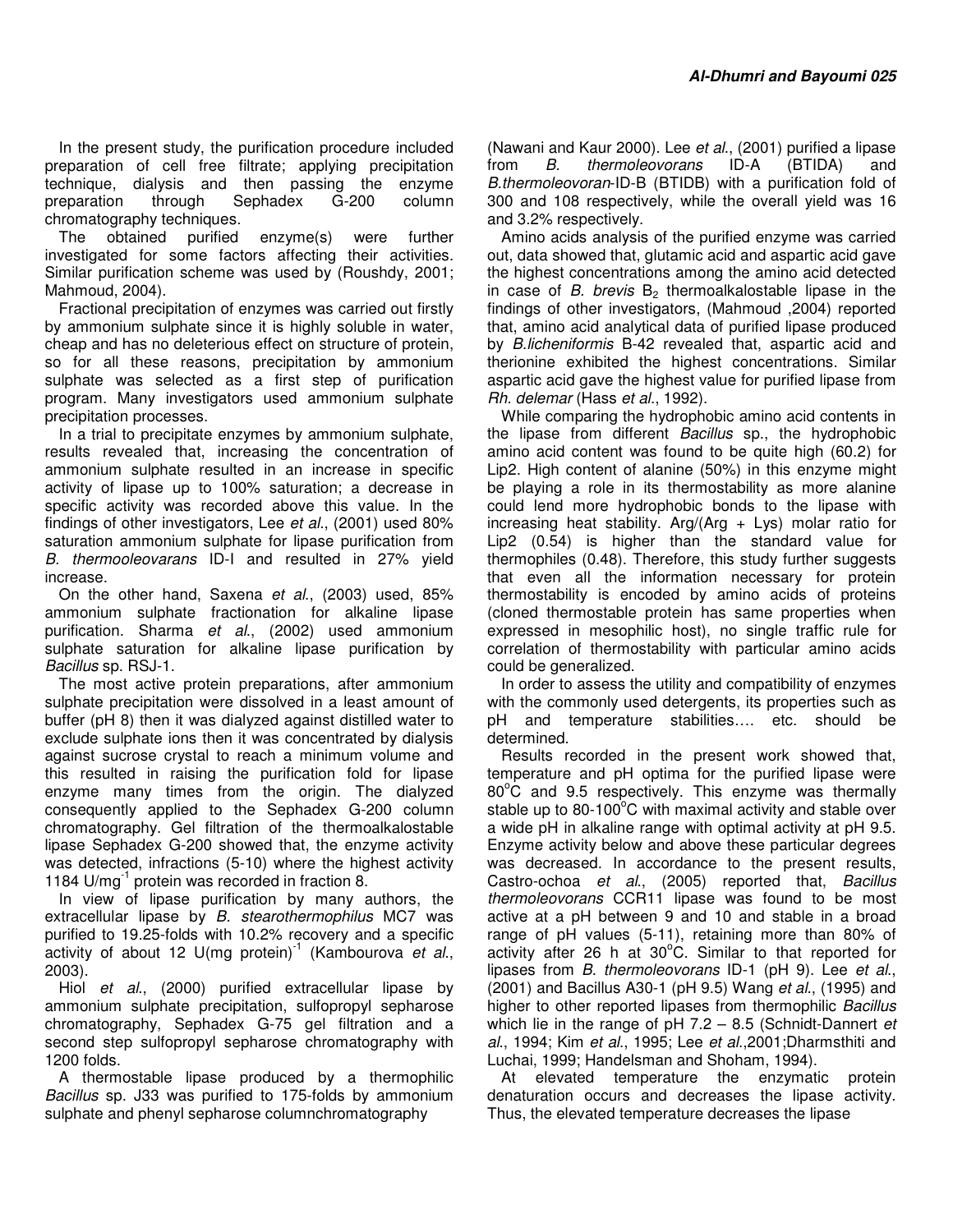activity. The relative activity remains almost stable at  $80^{\circ}$ C. The thermostablity of the lipase at high temperature indicates its industrial applications, because of unique nature of protein and its thermostable nature. Enzyme being protein is sensitive to changes in the environment in which the y work, affecting the activity of enzyme. Purified lipase from *Bacillusmethylotrophicus* PS3 was most stable at pH 7.0 and activity remains stable from pH 7 to 9, the activity start losing at above the 9 and at lower acidic range of pH indicating the neutral behavior of the purified lipase. Change in pH has a varied effect on the enzyme activity, as altering the structure of enzyme and substrate and inhibiting the catalysis of reaction.

Mahmoud (2004) found that, the optimal temperature and pH were  $50-60^{\circ}$ C and 9-9.5 respectively also the enzyme was found to be thermostable up to 60oC and it had a wide pH range (8-10.5) for its maximal activity at pH 9.5.One of the more notable thermostable lipases was isolated by Wang *et al*., (1995) from *Bacillus* strain. This enzyme had an activity maximum at  $60^{\circ}$ C and retained 100% of the original activity after being held at  $75^{\circ}$ C for 30 min. Lipase from Bacillus subtilis MTCC6824 was optimally active at pH ranging from 6 to 10 (Chakroborty and Raj,2008). The *Bacillussubtilis* PCSIR NL-39 lipase at active in pH range of 3.5 -9.0.

The activity of various enzymes is influenced by the presence of metal ions either by directly involving in their catalysis or by structural modifications. Thermal stability of lipase is obviously related to its configuration and subsequently, the melting point. Thermostability is influenced by environmental factors such as the presence of metal ions. At least in some cases, thermal denaturation appears to occur through intermediate states of unfolding of the polypeptide (Zhu *et al*., 2001) mutation in the 'lid' region of the enzyme can significantly affect heat stability.

Lee *et al*., (2001) purified two thermostable lipases (A&B) from *Bacillus thermoleovorans* ID-1 with an optimal temperature of  $60-65^{\circ}$ C and  $60^{\circ}$ C for lipase A and B respectively, while the pH optima were 9 and 8-9 respectively. Lipase A retained 75% of its activity when incubated for 30 min. at  $60^{\circ}$ C.

Attempt are being made to protein-concerning the properties of purified lipase enzyme, it seems that, the enzyme in the present study, concentration affects the enzyme activity. It appeared that, extent of catalytic action of purified enzyme is a true response of the enzyme concentration.

Concerning the incubation time, it appeared that, increasing incubation period resulted in a corresponding increase in enzyme activity up to 60 min. Two possible mechanisms of ion action were suggested by Lee and Rhee (1993); (1) direct inhibition of the catalytic site, like many other enzymes; (2) specific for lipases formation of complexes between metal ions and ionized fatty acids, changing their solubility and behavior at the interface.

Metal ions may stimulate the enzyme activity by acting as a binding link between enzyme and substrate combining with both and so holding the substrate and the active site of the enzyme. In the present study results suggested that  $Ca<sup>2+</sup>$  and  $Mg<sup>2+</sup>$  both stimulates were required for the stability of enzyme. Lee *et al*., (2001) isolated two lipases from *B. thermooleovorans* ID-1 lipase A was inhibited by divalent ions including  $Cu^{2+}$ , Hg<sup>2+</sup> and  $Co^{2+}$ . In contrast lipase B was slightly activated by Ca<sup>2+</sup>, Na<sup>+</sup>, Co<sup>2+</sup> and Mn<sup>2+</sup> ions. EDTA treatment strongly inhibited both enzymes. *B. stearohermophilus* MC7 lipase was inhibited by divalent ions of heavy metals, entirely by  $Cu^{2+}$  and strongly by  $Fe^{2+}$ and Zn<sup>2+</sup> (Kambourova *et al.*, 2003).

Sharma *et al*., (2001) detergent may contain chlorine, which degrades proteins into smaller peptide chains, thereby lowering binding energies and affecting desertion from the surface (Singh *et al*., 1999). Hence enzymes used as cleaning agents should be stable in the presence of chlorine. In the present study, data showed that, lipase activity not stable with chlorine at all applied concentrations and time intervals. In the findings of other investigators, chlorine stimulate lipase activity where it enhanced up to 149.6% of its activity with 10 µl chlorine /ml for 60 min.

Substances that reduce the activity of an enzyme catalyzed reaction are known as inhibitors. They act by either directly or indirectly influencing the catalyzed are known as inhibitors. They act by either directly or indirectly influencing the catalytic properties of the active site. Inhibitors can foreign to the cell of natural components of it. In the latter instance, they can represent an important element of the regulation of cell metabolism. It was confirmed that the higher lipase yields obtained with these additives were not due to increased lipase transcription, but to enhanced secretion.

In a trial to investigate the effect of oxidizing agent and surfactant on lipase activity, it was found that, lipase activity not only stable but also enhanced by  $H_2O_2$  at all applied concentration Triton X-100 (10%), sodium deoxycholate (7-10%), Tween 20 (7-10%) and SDS at all applied concentrations. The previous resistance which is essential requirements, suggest that, the enzyme may be used as an effective additive in detergents.

The partially purified lipase preparation had an optimal activity temperature of  $60^{\circ}$ C and the optimum pH was 9.5. This enzyme was stable to both hydrogen peroxide and alkaline protease (Wang *et al*., 1995). Lin *et al*., (1996) reported an extracellular alkaline lipase produced by *P.alcaligenes* F-111 in a medium that contained soybean meal (1%), peptone (1.5%) and yeast extract (0.5%). The lipase produced was unaffected by various detergents. The cationic surface-active agents such as SDS, sodium tripolyphosphate, sodium dodecyl benzene sulfonate and sodium alkyl benzene sulfonate did not affect the enzyme activity, suggesting that this enzyme is a good candidate for detergent applications. Because of their ability to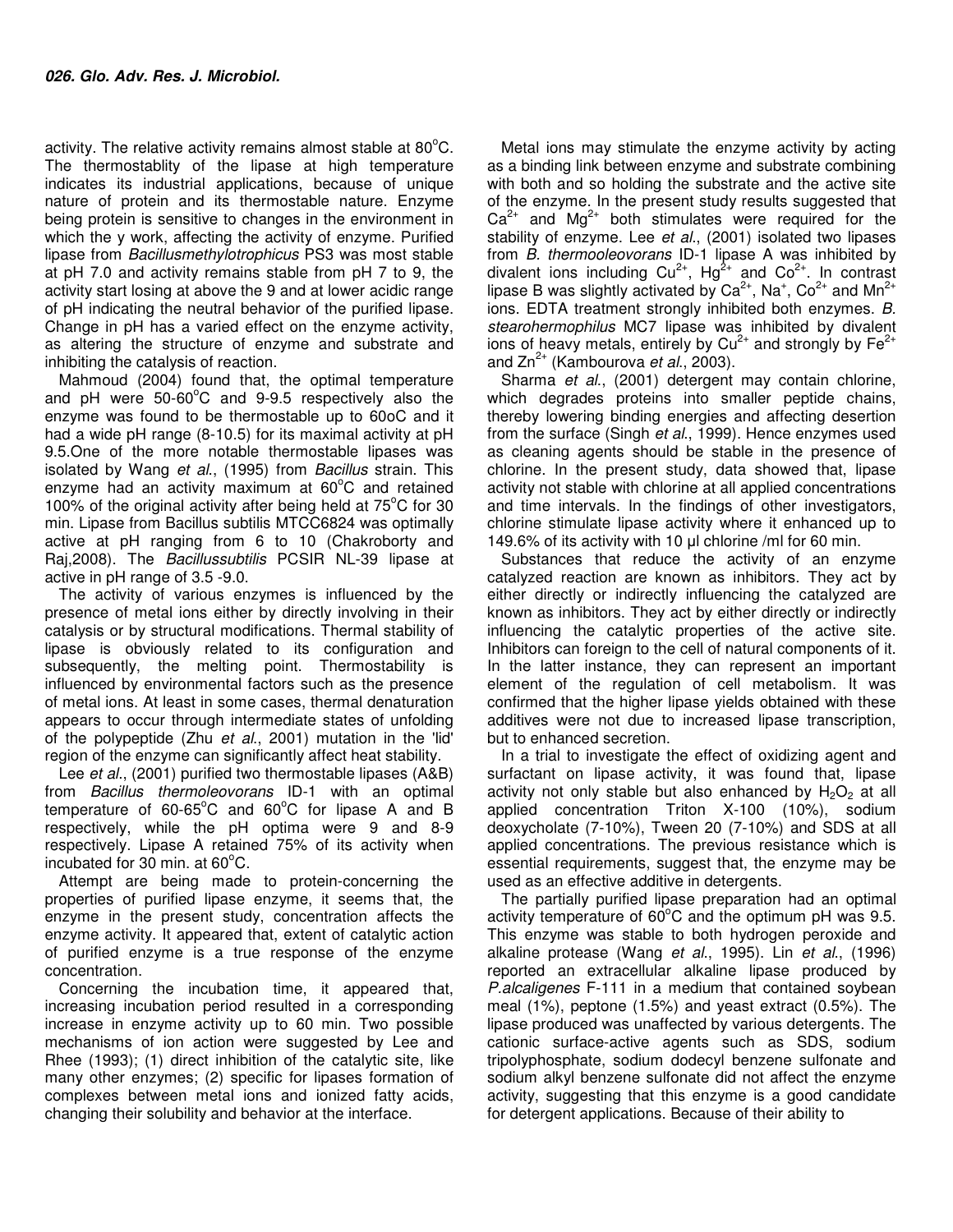hydrolyze fats, lipases find a major use as additives in industrial laundry and household detergents. Detergent lipases are especially selected to meet the following requirements: (1) a low substrate specificity i.e., an ability to hydrolyze fats of various compositions; (2) ability to withstand relatively harsh washing conditions (pH 10-11,  $30-60^{\circ}$ C); (3) ability to withstand damaging surfactants and enzymes [e.g., linear alkyl benzene sulfonates (LAS) and proteases], which are important ingredients of many detergent formulations.

Regarding computability with commercial detergent, lipase activity not only stable but also enhanced with various commercial detergent applied in this study. In view of other findings, Sharma *et al*., (2002) found that, an alkaline lipase from thermophilic *Bacillus* sp. RSJ-1 was highly stable in the presence of some commercial detergent formulations, whereas the presence of various oxidizing agent, reducing agents and surfactants, reduce the enzyme activity.

Limited information is available about the removal of stains by application of the thermostable crude and purified enzymes (separately or in combinations) with or without commercial detergent. The wash performing analysis of the present enzyme revealed that, it could effectively to remove a variety of stains such as blood, chocolate, mango, tomato sauce and oil, while treated at  $30^{\circ}$ C for 15 min. by adding thermostable crude/purified enzymes separately or in combination with or without detergent (Fol) as an chemical product.

Noteworthy was the effective removal of blood stain at  $80^{\circ}$ C when treated with crude lipase only as well as crude lipase and/or purified lipase with commercial detergent (Fol). Also, removal of chocolate stain at  $80^{\circ}$ C by treating with crude lipase with commercial detergent (Fol) and also removal of mango stain at  $80^{\circ}$ C by treating with commercial detergent (Fol) only, purified lipase only, crude and purified lipase with commercial detergent (Fol). Also, removal of tomato sauce stain at  $80^{\circ}$ C by treating with purified lipase with commercial detergent (Fol), also removal of oil stain at  $80^{\circ}$ C by treating with crude lipase only, crude lipase and purified lipase with commercial detergent. The previously mentioned treatments not only resulted in complete removal of stains but also remove the impurities and non-cellulosic materials holded in cloth samples, indicated by whiteness degree, comparing with unblotched control.

The best removal of most stains was observed by adding the combination of both thermostable enzymes and detergent to work together. Hence, the supplementation of the enzyme preparations to Rabso detergent could significantly improve the cleaning performance towards many stains. Thus, the present thermoalkalostable lipase offers applicable value in detergent industries.

## **CONCLUSION**

Athermoalkalostable lipase produced by *B. stearothermophilus*- KKSA12 was investigated in this investigation. Of particular note, the lipase was observed to be active at wide range of temperature and pH and displayed activity in presence of organic solvent, metal ions and detergents. By virtue of all these properties, this thermo-alkali-tolerant lipase can be explored for its industrial applications.

#### **REFERENCES**

- Abol FDM, Bayoumi RA, Mohamed A (2016): Production of thermoalkaliphilic lipase from *Geobacillusthermoleovorans* DA2 and application in leather industry. Accepted for publication in 3 Dec.2015. in Enzyme Research Journal.http://mts.hindawi. com/author /593492 /upload.files/ Enzyme Res.2016.9034364. Published on line 2016 Jan 3.doi:10.1155/2016/9034364.
- Aisaka K, Terada O (1980): Purification and properties of lipoprotein lipase from *Rhizopusjaponiclls*. *Agricultural and Biological Chemistry* 44, 799-805.
- Al-Dhumri SA, Bayoumi RA (2019): Bacterial Hyperthermostable alkaline lipase production by *B. stearothermophilus* isolated from oil polluted soil. *Int. J. Adv. Res. Biol. Sci.* (2019). 6(2): 166-184.
- Ammar MS, Shash SM, El-Said TI, Abd-El Monem MO (1999): Environmental andnutritional parameters controlling the biosynthesis of thermostable alkaline protease (TAP) from *Bacillus stearothermophilus,*  S-WNI616 1B isolated from Wadi EI-Natroun Lakes in Egypt. (3rd Intern.) Sci. Confr. Fac. of Sci. Al-Azhar Univ., Cairo, Egypt. 22-25 March, (1999).
- Annamalai N, Elayaraja S, Vijayalakshmi S, Balasubramanian T (2011): Thermostable alkaline tolerant lipase from *Bacilluslicheniformis* using peanut oil cake as a substrate. *Afr. J. Biochem. Res*. 5:176–181.
- Barrow GI, Feltham RK (Eds.) (1993): Cowan & steel's: Manual for the Identification of Medical Bacteria. 2<sup>nd</sup> ed. Cambridge Univ. Press. London.
- Bayoumi RA, Atta HM, El-Sehrawy MH (2012): Bioremediation of Khormah Slaughter House Wastes by Production of Thermoalkalistable Lipase for Application in Leather Industries. Life Science J. 9(4): 1324- 1335.
- Castro-Ochoa LD, Rodriguez-Gomez C, Valerio-Alfaro G, Ros RO (2005): Screening, purification and characterization of the thermoalkalophilic lipase produced by *Bacillusthermoleovorans* CCR (1998): Selective growth of a mutant in continuous culture of *B. caldolyticus* for production of α-amylase.*Appl*. *Microbiol*. *Biotechnol*. 30,125-132.
- Chisti Y (1998): Strategies in downstream processing. In*: Bio*-separation and bio processing: a handbook, Vol. 2. Subramanian G. (editor). pp. 3-30. New York: Wiley-VCH.
- Choo DW, Kurihara T, Suzuki T, Soda K, Esaki N (1998): A cold-adapted lipase of an Alaskan psychrotroph, *Pseudomonas* sp. strain B11-1 gene cloning and enzyme purification and characterization. *Appl*. *Environ*. *Microbiol*.64:486-491.PMCID: PMC106070.
- Das A, Shivakumar S, Bhattachaya Shakaya S, Swathi S (2016): Purification and characterization of a surfactant-compatible lipase from Aspergillus tamari JG1F06 exhibiting energy-efficient removal of oil stains from polycotton fabric. 3 *Biotech*.6.131.
- Dharmsthiti S, Luchai S (1999): Production, purification and characterization of thermophilic lipase from *Bacillus* sp. THL027. *FEMS Microbiology Letters*, 179, 241-246. doi:10.1111/j.1574-6968. 1999.tb08734.x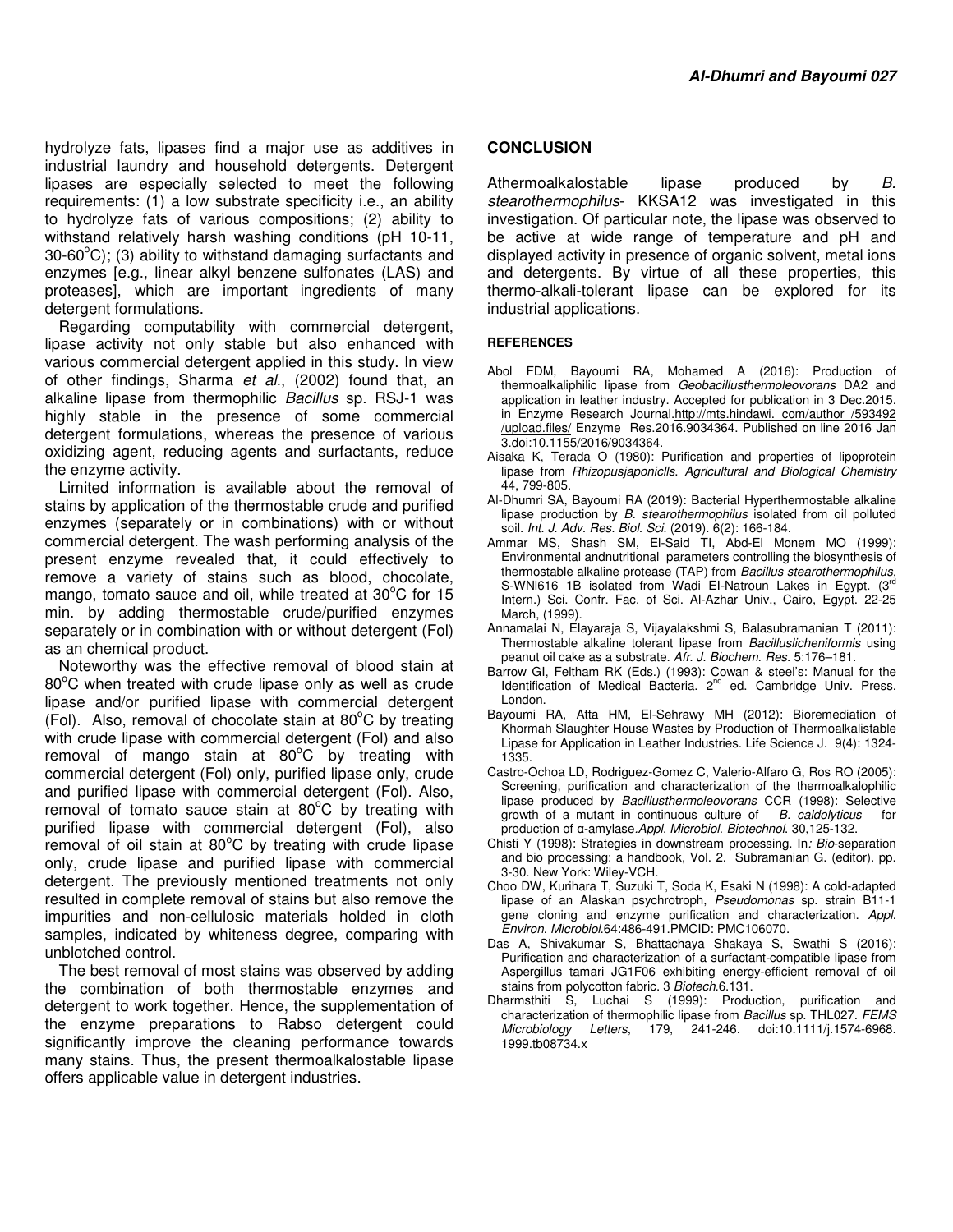- Dixon M, Webb E (1964): Enzymes, 2<sup>nd</sup> Edition. Academic Press Inc. New York.
- Dong H, Gao S, Han S, Cao S (1990): Purification and characterization of a *Pseudomonas* sp. Lipase and its properties in non-aqueous media. *Biotechnology Application Biochemistry*. 30, 251.
- El-Kasaby AH, Bayoumi RA, Sidkey NM, Soliman AM (2018): Production, Purification and Applications of Thermostable Slaughterhouse (SH), Fish (FW) and Poultry (PW) Wastes Protease(s) Under Solid State Fermentation (SSF) Conditions. Int. J. Adv. Res. Biol. Sci. (2018). 5(2): 108-132.
- Ferreira-Dias Sandoval G, Francisco P, Valero F (2015): The potential use of lipases in the production of fatty acid derivatives for the food and nutraceutical industries. *Electron. J. Biotechnol*.16(2015).
- Franken LPG, Marcon NS, Treichel H, Oliveira D, Freire DMG, Dariva C (2009): Effect of treatment with compressed propane on lipases hydrolytic activity. *Food and Bioprocess Technology*; 10:0087-0095.
- Godfrey T, West S (1996): Introduction to industrial enzymology. *In*: Industrial enzymology. 2nd ed. Godfrey, T.; West, S. editors., pp. 1-8. New York: Stockton Press.
- Gokbulut AA, Alper (2013): Purification and biochemical characterization<br>of an extracellular lipase from psychrotolerant of an extracellular lipase from psychrotolerant *Pseudomonasfluorescens* KE38. *Turkish J. Biol*. 37, 538.
- Gomori G (1955): Preparation of buffers for use in enzyme active studies. *In*: Methods in Enzymol. Vol 1. Colwick, S. P.; and Kaplan, N. O.(Eds.). *Academicpress Inc*. *Pub*. New York.
- Grbavcic SZ, Dimitrijevic-Brankovic SI, Bezbradica DI, Siler-Marinkovic SS, Knezevi ZD (2007): Effect of fermentation conditions on lipase production by *Candidautilis*. *J, the Serbian Chem. Society*; 72(8-9), 757.
- Gupta M, Mehra G, Gupta R (2004): A glycerol inducible thermostable lipase from *Bacillus* sp., Medium optimization by a placket Burman design and by responses surface methodology. *Can.J. Microbiol*. 50(5): 361-368.
- Gupta N, Shai V, Gupta R (2007): Alkaline lipase from a novel strain *Burkholderiamultivorans*: Statistical medium optimization and production in a bioreactor. *Process Biochemistry*; 42(2), 518.
- Gupta R, Rathi P, Gupta N. and Bradoo S (2003): Lipase assays for conventional and molecular screening; an overview. *Biotechnol. Appl. Biochem* 37(1): 63-71.
- Gurung N, Ray S, Bose S, Rai V (2013): A broader view: Microbial enzymes and their relevance in industries, medicine, and beyond. *Bio. Med. Res. Int*., 329121.
- Gururaj P, Ramalingam S, Devi GN, Gautam P (2016): Process optimization for production and purification of a thermostable, organic solvent tolerant lipase from *Acinetobacter* sp. AU07. *Braz. J. Microbiol*. 47(20):647-657.
- Haalck I, Hedrich H, Hassink J (1992): Prog. Biotech 8:505-572.
- Haalck L, Kallabis B, Schoemaker M, Cammann K, Spener F (1991): Lipases for biosensors. *Fat. Sci. Tech* 93:415-416.
- Haefner S, Knietsch A, Scholten E, Braun J, Lohscheidt M, Zelder O (2005): *Appl*. *Microbiol*. *Biotechnol*. 68, 588.
- Handelsman T, Shoham Y (1994): Production and characterization of an extracellular thermostable lipase from a thermophilic *Bacillus* sp. *J. Gen*. *Appl*. *Microbiol*., 40: 435-443.
- Haq IU, Ashraf H, Iqbal J, Qadeer M (2003): Production of α-amylase by *Bacillus licheniformis* using an economical medium. *Bioresource Technology*. 87, 57-61.
- Hasan F, Shah AA, Hameed A (2006): Enzyme Microb. Technol. 39, 235.
- Hasan F, Shah AA, Hameed A (2014): Industrial applications of microbial lipases. *Enzym. and Microb. Technol*.39:235-251.
- Hass MJ, Cichowicz OJ, Bailey DG (1992): Purification and characterization of an extracellular lipase from the fungus *Rhizopusdelemar*. *Lipids* 27, 571-576.
- Hensyl WR (Ed) (1994): Bergy's Manual of Determinative Bacteriology 9<sup>th</sup> edition, Williams and Wilkins, Baltimore.
- Hiol A, Jonzo M, Rugani N, Druct D, Sanla L (2000): Purification and characterization of an extracellular lipase from a thermophilic *Rhizopusoryza* strain isolated from palm fruit*. Enzyme Micrab. Technol*. 26:421.
- Houde A, Kademi A, Leblanc D (2004): Lipases and their industrial applications. *Appl Biochem and Biotechnol*., 118: 155-170.
- Jaegar KE, Eggert T (2002): Lipases for biotechnology. *Curr. Opin. Biotech*. 13(4):390-397.
- Jaeger KE, Dijkstra BW, Reetz MT (1999): Bacterial biocatalysts molecular biology, Three-Dimensional Structures, and Biotechnological applications of Lipases. *Annual Review of Microbiology*. 53, 315.
- Jaeger KE, Rettz TM (1998): Microbial lipases from versatile tools for biotechnology. *Trends Biotechnol*.16, 396-403.
- Jansen AEM, Vaidya AM, Halling P (1996): *Eng. Microb* Tech 18:340-346. Kademi A, Ait-Abdelkader N, Fakhreddine L, Baratti J (2000): Purification
- and characterization of a thermostable esterase from the moderate thennophile *Bacillus circulans. Appl*. *Microbiol*. *Biotechnol*. 54, 173-179.
- Kambourova M, Kirilova N, Mandeva R, Derekova A (2003): Purification and properties of thermostable lipase from a *Bacillus stearothermophilus* MC 7. *J. Molecular Catalysis B: Enzymatic* 22, 307- 313.
- Kaur G, Singh A, Sharma R, Sharma V, Verma S, Sharma PK (2016): Cloning expression, purification and characterization of lipase from *Bacilluslicheniformis*, isolated from hot spring of Himachal Pradesh, India. 3 *Biotech*.6-49.
- Kim HK, Park SY, Lee JK, Oh TK (1995): Gene cloning and<br>characterization of thermostable lipase from Bacillus characterization of thermostable lipase from *Bacillus stearothermophilus* L1. *Bioscienc., Biotechnol. Biochem.* 62, 66-71.
- Kumar A, Dhar K (2016): Lipase Catalysis in Organic Solvents: Advantages and Applications. Biol. Proced. Online 2016, 18(2). Available at: 459 https://www.ncbi.nlm.nih. gov/pmc/articles /PMC47 11063/
- Laemmli UK (1970): Cleavage of structural proteins during the assembly of the head of bacteriophage T4. *Nature*, 227,180-185.
- Lawrence RC, Fryer TF, Reiter B (1967): A rapid method for the quantitative estimation of microbial lipases. *Nature* 21 (1967)1264.
- Lee DW, Kim HW, Lee KW, Kim BC, Choe EA, Lee HS, Kim DS, Pyun YR (2001): Purification and characterization of two distinct thermostable lipases from the Gram-positive thermophilic bacterium *Bacillusthermoleovorans* ID-1. *Enzyme and Microbial Technology.* 29, 363-371.
- Lee SY, Rhee JS (1993): Production and partial purification of a lipase from *Pseudomonas putida* 3SK*. Enzyme Microb. Technol*. 15, 617-24.
- Leisola M, Jokela J, Pastinen O, Turunen O, Schoemaker H (2017): Encyclopedia of Life Support Systems (EOLSS). Physiology and maintenance. Vol. II. Industrial use of enzymes (UNESCO-EOLSS), available from: http://www.eolss. net/sample-chapters/ (Accessed: 4th February 2017).
- Lima V, Krieger N, Mitchell D, Baratti J, De Filippis I, Fontana J (2004): Evaluation of the potential for use in bio-catalysis of a lipase from a wild strain of *Bacillusmegaterium*. *J. Mol. Catal. and Biolo. Enzy*.; 31: 5361.
- Lin SF, Chiou CM, Yeh C, Tsai YC (1996): Purification and partial characterization of an alkaline lipase from *Pseudomonaspseudoalcaligenes* F-111. *Appl. Environ. Microbiol*; 62:1093–1095.
- Mahmoud AI (2004): Biotechnological recycling of infectious hospital wastes for the sake of safe environment. M.Sc. Thesis. Bot.& Microbiol. Dept., Fac. of Sci. Al- AzharUniversity, Cairo, Egypt
- Moreira KA, Albuquerque BF, Teixeira MF, Porto AL, Filho JL (2002): Application of protease from *Nocardiopsis* sp as a laundry detergent additive. W. J. *Microbiol*. *Biotechnol*. 18, 307-312.
- Muthusamy A, Beslin LG (2018): Extracellular lipase production, purification and characterization using *Bacillussubtilis* in submerged state fermentation. *Biomed. J. Sci, &Tech.Res*.7641-2645.
- Nahas E(1988): Control of lipase production by *Rhizopusoligosporus* under various growth conditions, *J. Gen. Microbiol*. 134(1):227-237.
- Nawani N, Kaur I (2000): Purification, characterization and thermostability of a lipase from a thermophilic *Bacillus*sp. J33. *Mol. Cell Bioch*.206, 91-96.
- Park H, Lee K, Chi Y, Jeong S (2005): Effects of methanol on the catalytic properties of porcine pancreatic lipase. *Journal of Microbiology and Biotechnology*; 15(2), 296.